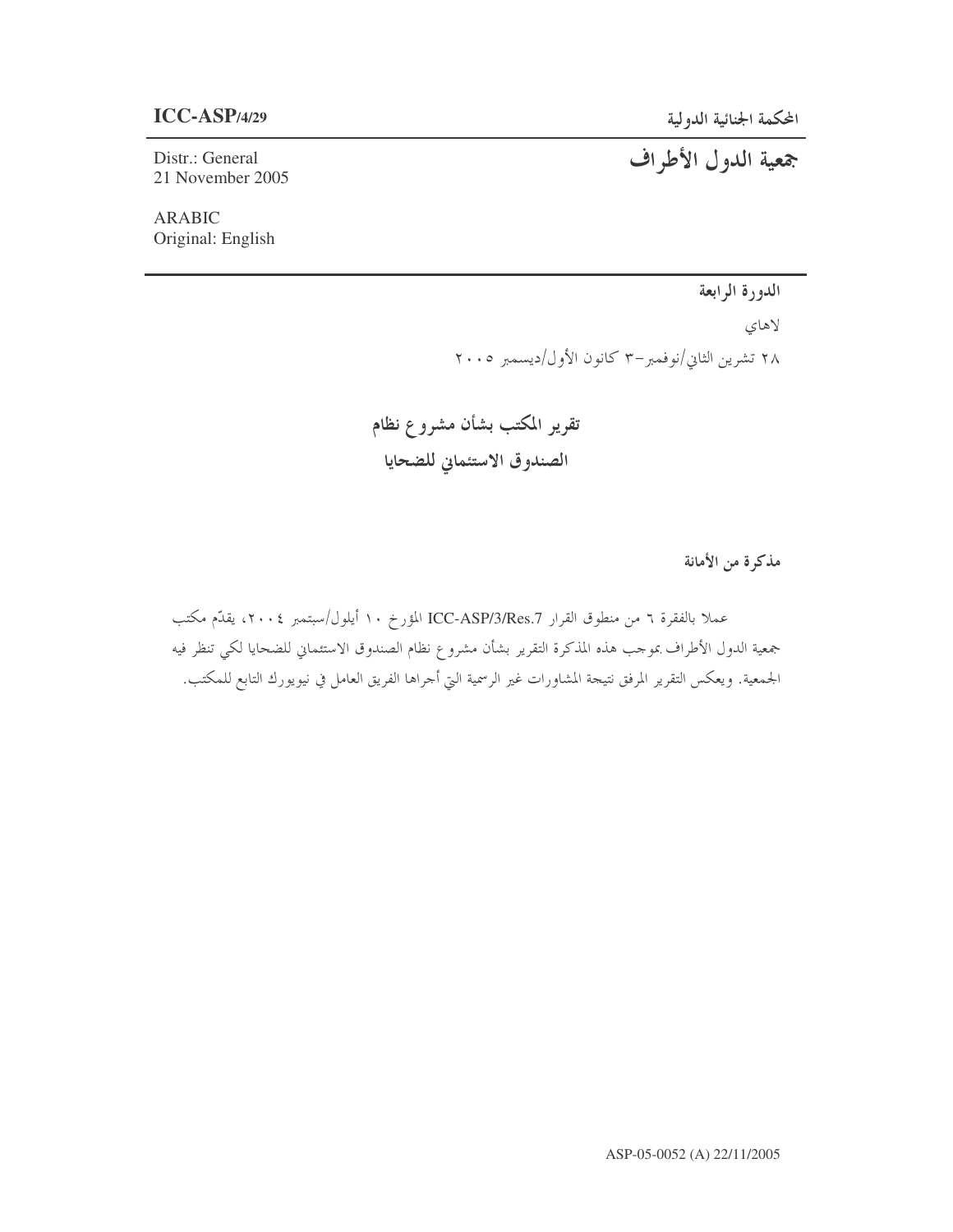## تقرير المكتب بشأن مشروع نظام الصندوق الاستئماني للضحايا

اتخذت جمعية الدول الأطراف في نظام روما الأساسي للمحكمة الجنائية الدولية (الجمعية)، في دورتما  $-1$ الثالثة، المقرر التالي فيما يتعلق بمشروع نظام الصندوق الاستئماني للضحايا:

"٦- تطلب إلى المكتب، نظرا لطابع الاستعجال الذي تتسم به المسألة، أن يواصل النظر في مشروع النظام الذي أعده مجلس الإدارة من خلال آلية مناسبة وبالتشاور مع الدول الأطراف ومع مجلس الإدارة، وأن يحدد المعايير اللازمة لإدارة الصندوق الاستئماني عملا بالفقرة ٣ من المادة ٧٩ من نظام روما الأساسي لكي تعتمده جمعية الدول الأطراف في دورتما الرابعة و*تدعو* الأطراف إلى تقديم تعليقاها هذا الشأن؛ "(`)

وعملا بالفقرة ١١ من منطوق القرار ICC-ASP/3/Res.3 وجهت الأمانة المذكرة ICC-ASP/3/S/8  $-\tau$ المؤرخة ٥ تشرين الثاني/نوفمبر ٢٠٠٤ إلى الدول الأطراف ودعتها إلى تقديم تعليقاقما إلى المكتب بحلول ٣٠ كانون الثابي/يناير ٢٠٠٥.

وفي كانون الأول/ديسمبر ٢٠٠٤، قرر مكتب الجمعية إنشاء فريقين عاملين، أحدهما في لاهاي والآخر في  $-\tau$ نيويورك، عملا بالقرار ICC-ASP/3/Res.8 الذي اعتمدته الجمعية في دورها الثالثة <sup>(٢)</sup>. وقام منسق الفريق العامل في نيويورك سعادة السفير أليو ابراهيم كانو (سيراليون)، في وقت لاحق بتعيين شخص مهمته تيسير مناقشة موضوع مشروع نظام الصندوق الاستئماني للضحايا، الذي عهد به إلى الفريق العامل.

وعقد الفريق العامل حلسات أيام ٤ و٥ أيار/مايو و٣ و٤ آب/أغسطس ٢٠٠٥ وفقا لاختصاصات  $-\xi$ الأفرقة العاملة التي اعتمدها المكتب في ١ كانون الأول/ديسمبر ٢٠٠٤. وقد تشكل الفريق العامل من الدول الأطراف ومن الدول التي أبدت اهتماما بالمشاركة. بالإضافة إلى ذلك، أوفد المسجّل ممثلاً له ليحضر الجلسات المعقودة.

واعتمد المكتب، في اضطلاعه بالولاية المنوطة به، على الملاحظات الخطية التي قدمتها الدول الأطراف إلى  $-$  0 المكتب، وعلى الاقتراحات المكتوبة المقدمة بصورة غير رسمية إلى الفريق العامل فضلا عن المداحلات الشفوية لمختلف المشاركين في الجلسات. وقد تمَّ الاحتفاظ في نصَّ مشروع النظام بالقضايا التي لا تزال موضع نظر أو القضايا المتفق عليها اتفاقا مؤقتا وذلك بوصفها تعديلات مقترحة أو خيارات. وعلى الرغم من تناول النقاش مسألة

<sup>(</sup>١) الوثائق الرسمية لجمعية الدول الأطراف في نظام روما الأساسي للمحكمة الجنائية الدولية، الدورة الثالثة، لاهاي، ٦-١٠ أيلول/سبتمبر ٢٠٠٤ (منشورات المحكمة الجنائية الدولية ICC-ASP/3/25)، الجزء الثالث، القرار ICC-ASP/3/Res.7.

<sup>(</sup>٢) المرجع نفسه، القرار ICC-ASP/3/Res.8.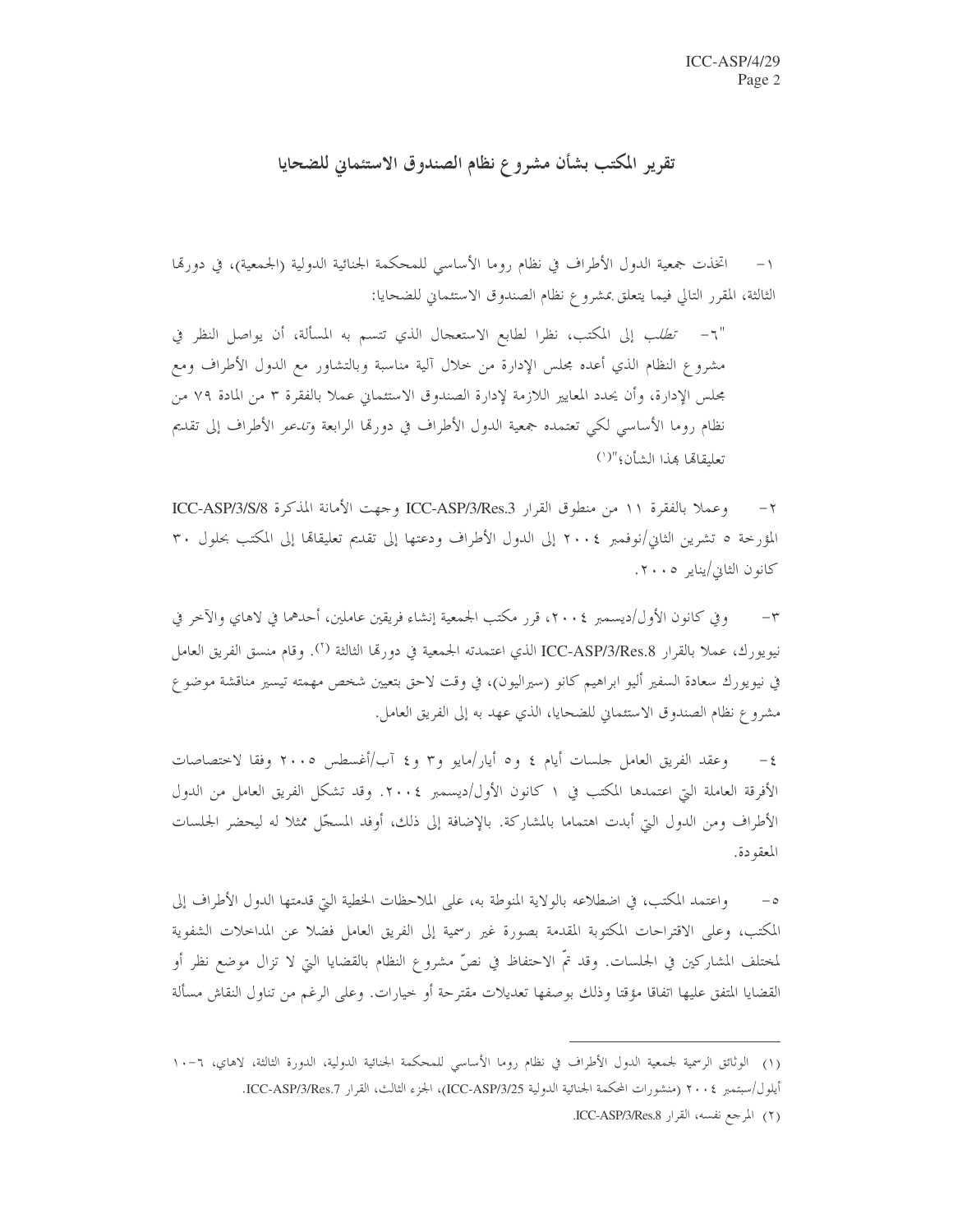استصواب إعادة هيكلة مشروع النظام بغية تجميع المسائل ذات الصلة في فئة واحدة، وافق الفريق العامل على إرحاء النظر في مسألة الهيكل لحين تسوية أهمّ المسائل العالقة. وتشمل هذه المسائل التي تتباين بشألها وحهات نظر الدول، في جملة أمور، إمكانية تخصيص أموال تم التبرع بما للصندوق الاستئماني (مشروعي البندين ٣٠ و٣١) وكذلك استخدام الأموال وبداية عمل الصندوق الاستئماني (مشروع البندين ٥١ و٥٣) بما في ذلك الدور الواحب اسناده إلى مجلس الإدارة والمحكمة في هذا الصدد.

والمحلس يقلُّم ، بموجب هذا، نصَّ مشروع النظام كما تلقاه من الميسَّر التابع للفريق العامل في نيويورك.  $-7$ ويتضمن نصِّ المشروع، كما سبق بيان ذلك، التعديلات والحذوفات المقترحة ولذلك هو ما يزال يستدعى قدرا كبيرا من التنقيح الذي يشمل هيكلته وطريقة عرضه. ويوصى المكتب تبعا لذلك بأن تنشئ الجمعية فريقا عاملا خلال دورتما الرابعة يقوم بوضع صيغة نمائية معدلة لمشروع النظام تعتمدها الجمعية. ويفهم المكتب أن على الوفود التي يهمّها أن تناقش اقتراحالها في الدورة الرابعة تقديم تلك الاقتراحات مباشرة إلى الأمانة، ويفضل أن يكون ذلك في موعد يسبق بداية الدورة.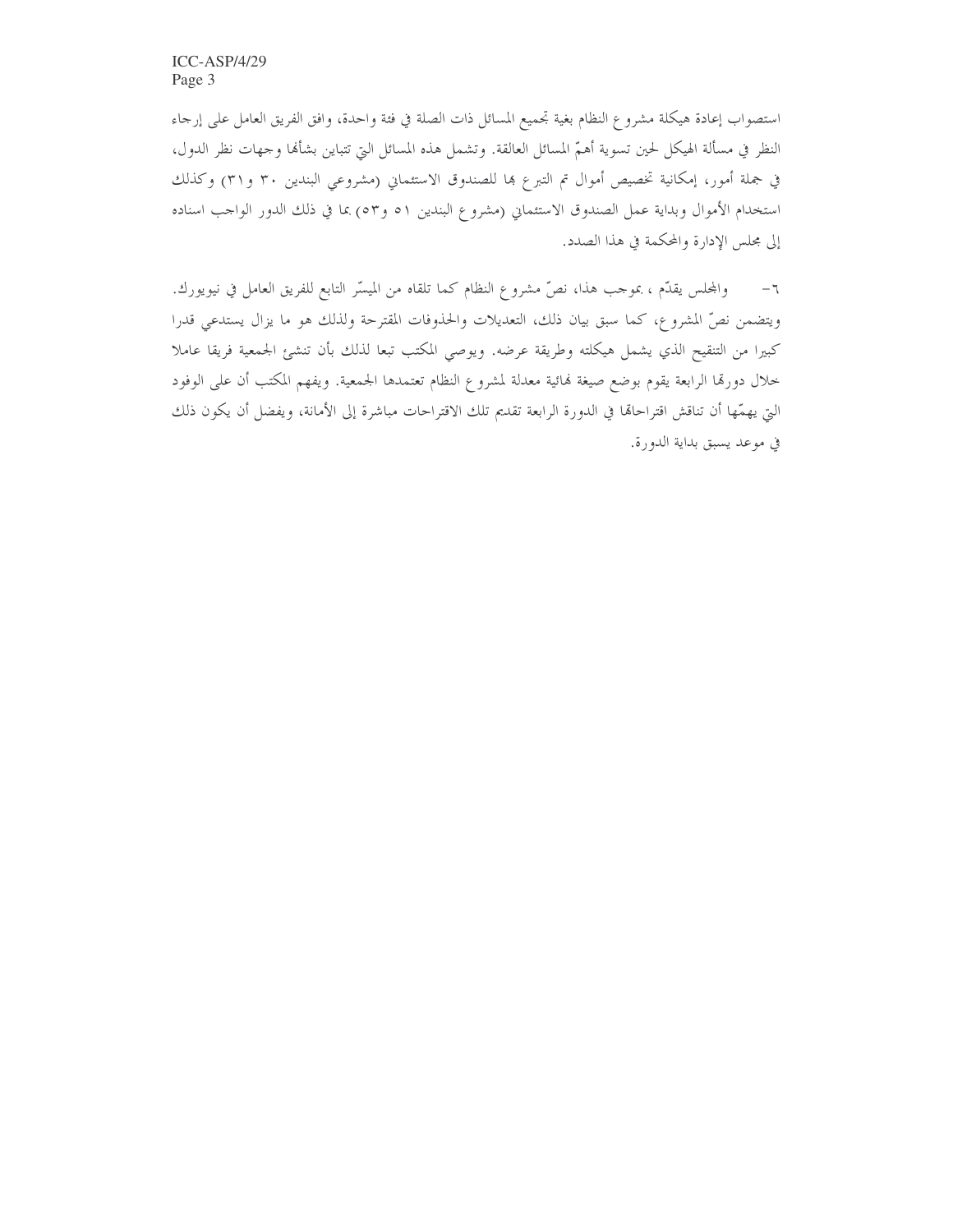الموفق

 $\left[\begin{array}{ccc} \begin{array}{ccc} \end{array} & \begin{array}{ccc} \end{array} & \begin{array}{ccc} \end{array} & \begin{array}{ccc} \end{array} & \begin{array}{ccc} \end{array} & \begin{array}{ccc} \end{array} & \begin{array}{ccc} \end{array} & \begin{array}{ccc} \end{array} & \begin{array}{ccc} \end{array} & \begin{array}{ccc} \end{array} & \begin{array}{ccc} \end{array} & \begin{array}{ccc} \end{array} & \begin{array}{ccc} \end{array} & \begin{array}{ccc} \end{array} & \begin{array}{ccc} \end{array} & \begin{array}{ccc} \end{array} & \begin{$ 

تُنتخب الرئاسة بالأغلبية المطلقة لأعضاء مجلس الإدارة. ويضطلع الرئيس بمهامه حتى فماية ولايته كعضو في المحلس. ويحق له أن يُنتخب مجددا كرئيس مرة واحدة. وإذا كان على الرئيس أن يتغيب حلال اجتماع أو حلال أي جزء منه، يجوز له أن يعين عضوا آخر في المحلس ليحل محله. وإذا تعذر على الرئيس أن يضطلع بمهامه، يُنتخب رئيس حديد للمدة المتبقية له.

القسم الثاني الاجتما*عات* 

يجتمع مجلس الإدارة في دورة عادية على الأقل مرة واحدة في السنة في موقع المحكمة.  $-\tau$ 

يعقد المجلس جلسات حاصة حينما تقتضى الظروف ذلك، ويحدَّد الرئيس بداية كل دورة حاصة ومدمَّا  $-\xi$ ومكان انعقادها. ويمكن أن تعقد الدورات الخاصة في لقاء مباشر، أو عبر الهاتف، أو بواسطة شبكة الإنترنت أو شبكة الفيديو .

يحدَّد الرئيس حدول الأعمال المؤقت لدورات المجلس العادية والخاصة. ويمكن للرئيس أن يتلقى اقتراحات  $-\circ$ بشأن بنود جدول الأعمال من أعضاء آخرين في المجلس، ومكتب جمعية الدول الأطراف ورئيس المحكمة، والمدعى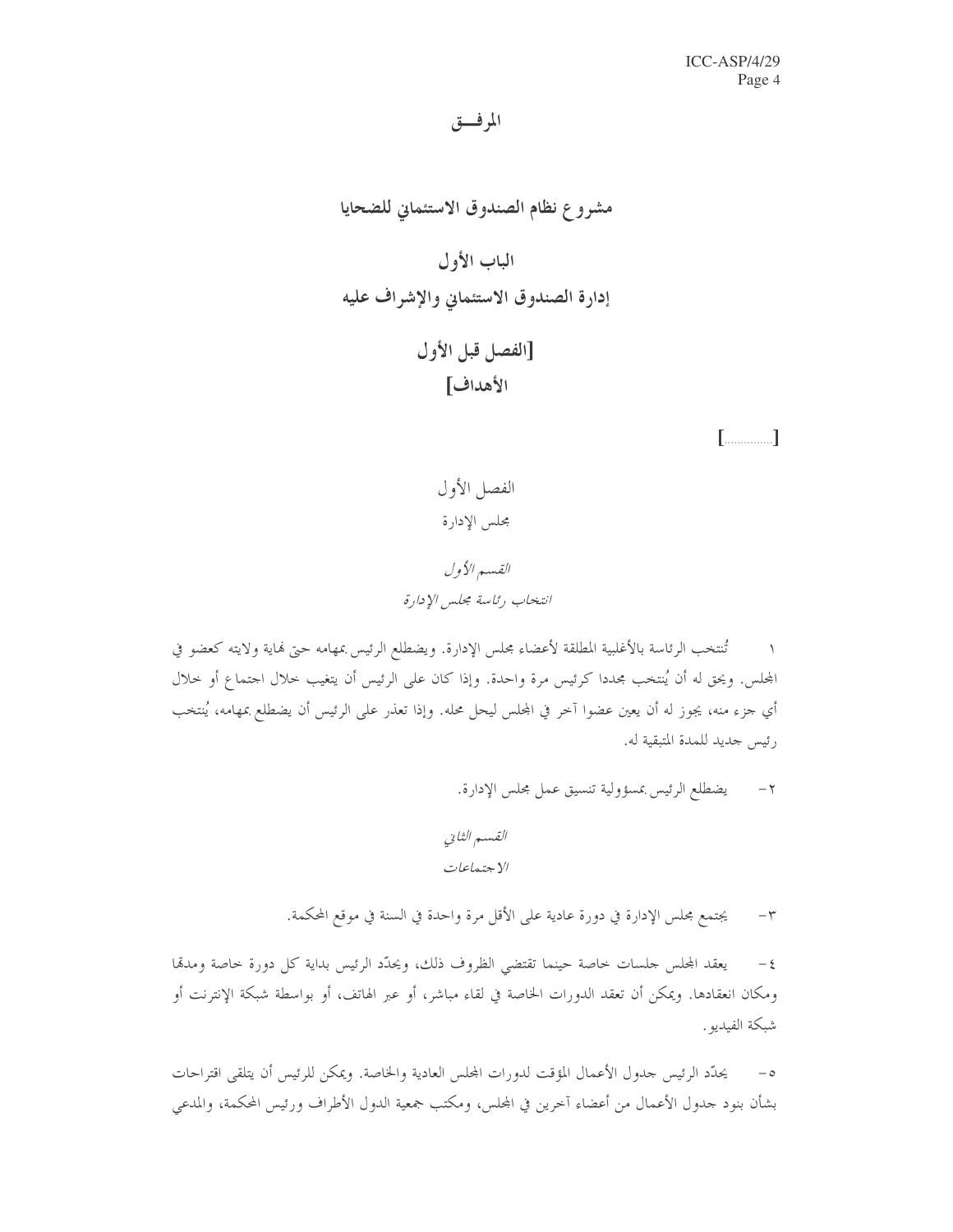العام، والمسجل. وينبغي أن ترفق بأي بند يُقترح إدراجه في جدول الأعمال مذكرة إيضاحية، وإن أمكن، تُرفق به وثائق أساسية أو مشروع مقرر. وتوزع جميع المواد على أعضاء المجلس قبل اجتماعهم بوقت كاف، وحيثما أمكن قبل شهر على الأقل من عقد الدورة. ويُقدم جدول الأعمال المؤقت لأي دورة إلى مجلس الإدارة للنظر فيه واعتماده عند بداية تلك الدورة.

> ويرأس الرئيس كل دورة.  $-7$

ويجوز للمسجل أن يشارك في دورات المحلس بصفة استشارية. ويجوز لأعضاء أمانة الصندوق الاستئماني  $-\lor$ أن يحضروا دورات المحلس.

يجوز لمجلس الإدارة أن يدعو أفرادا لديهم الخبرة المجدية للمشاركة، حسب الاقتضاء، في دورات معينة للمحلس، وذلك لتقديم بيانات شفهية أو كتابية، وتوفير معلومات عن أي مسألة قيد البحث.

٩- وكقاعدة عامة، تُعقد دورات مجلس الإدارة في **جلسات [عامة] [سرية]**، ما لم يقرّر المجلس حلاف ذلك [أثناء مناقشة المسائل ذات الطابع السري، بما فيها تلك المتعلقة بظروف الضحايا، التي يمكن أن يجتمع فيها المجلس في جلسات سريّة]. وتبلغ قرارات المجلس الإداري ومحاضوه ما لم تتسم بطابع سري، إلى المحكمة وإلى **الدول المهتمة والشركاء المنفذين و**قدر المستطاع إلى المستفيدين. وفي حتام حلسة مجلس الإدارة، يجوز للرئيس أن يصدر بلاغا عن طريق أمانة قلم المحكمة، وذلك حسب الاقتضاء.

١٠- وتحقيقاً لأغراض هذا النظام، يُعتبر جميع المشاركين من أعضاء المجلس حاضرين عن طريق الاتصال بالهاتف، أو شبكة الإنترنت، أو شبكة الفيديو. وعلاوة على ذلك يمكن استعمال الإمضاء الالكتروني للتوقيع على وثيقة أو اتفاق.

١١– تعدّ لغتا عمل مجلس الإدارة الإنكليزية والفرنسية. ويجوز للمحلس أن يقرّر استخدام أي من لغتي جمعية الدول الأطراف عندما تكون تلك اللغة مستخدمة ومفهومة لدى أغلبية الأشخاص المعنيين وعندما يسهل استخدامها إجراءات المحلس.

> القسم الثالث قرارات مجلس الإدارة

١٢– تتخذ قرارات مجلس الإدارة في دورات عادية أو خاصَّة، بصورة شخصية وبواسطة الهاتف أو شبكة الإنترنت أو شبكة الفيديو .

١٣- تُبذل قصارى الجهود للتوصل إلى قرارات بتوافق الآراء. فإن تعذر توافق الآراء، وحب أن توافق على جميع القرارت أغلبية من الأعضاء المصوتين الذين يمثلون أغلبية أعضاء المحلس. **ويتمتع كل عضو من أعضاء المجلس** الخمسة بصوت واحد. ولابد من أصوات أغلبية أعضاء المجلس في اتخاذ القرارات.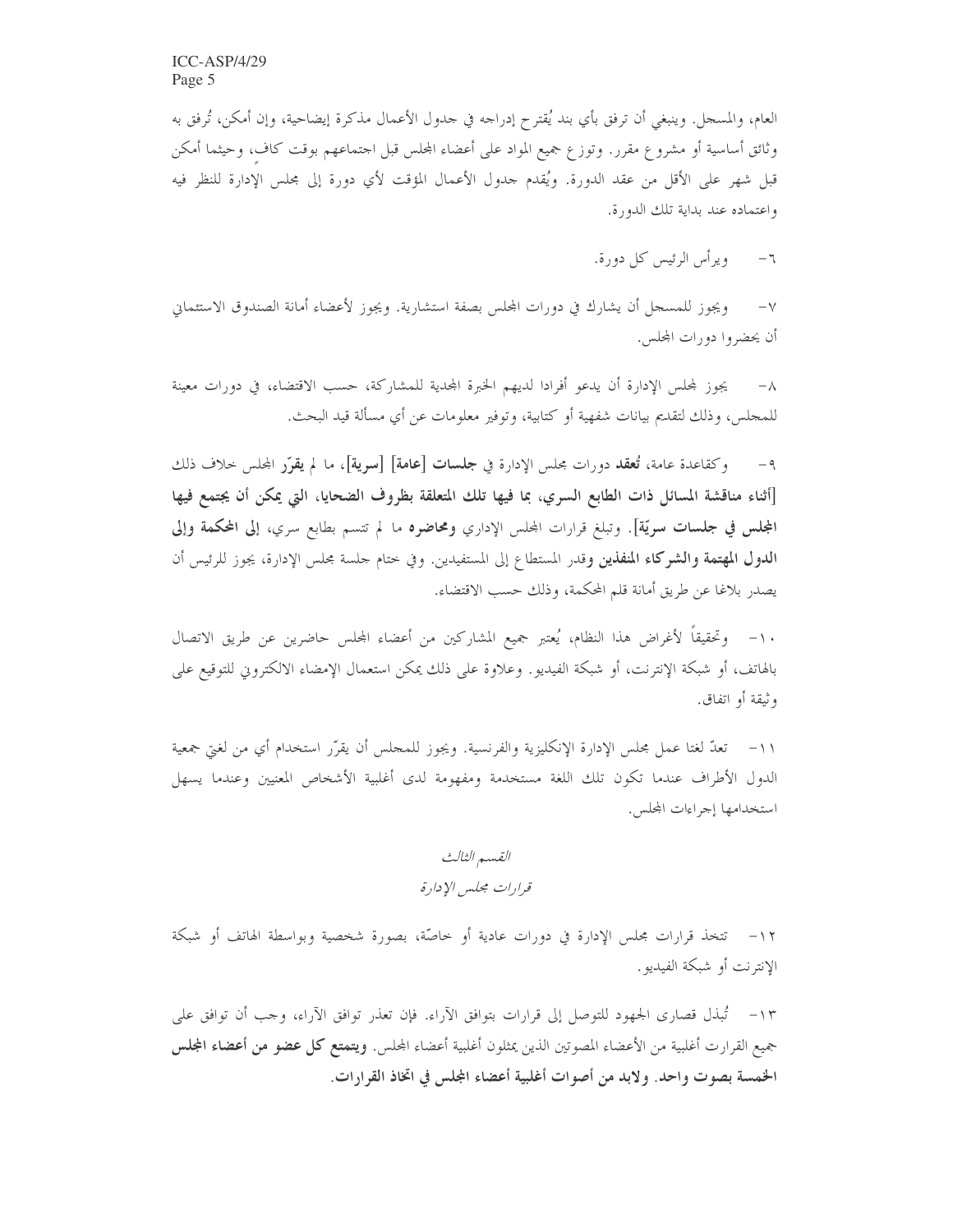عند الاقتضاء، يتخذ الرئيس قرارات مؤقتة ذات طبيعة إدارية فيما بين الدورات، وذلك بالتشاور مع  $-15$ الأمانة. وبناء على ذلك، يعرض الرئيس القرار (أو القرارات) ً على المحلس قصد الموافقة، وفقاً للإجراءات المنصوص عليها في الفقرة ١٣ أعلاه.

١٥– \_ يجوز لمجلس الإدارة أن يعتمد الإجراءات الإدارية الإضافية لألها ضرورية لتنفيذ هذا النظام.

١٦ – يعمل أعضاء مجلس الإدارة بصفتهم الشخصية على أساس حيري.

١٧- [أَءْدَّى نفقات مجلس الإدارة من أموال المحكمة.] [تُلغى العبارة المتعلقة بتمويل الصندوق الاستئماني للضحايا وأمانة الصندوق في القاعدتين ١٧ و ٢٢]

الفسير الأول الموقع والإنشاء

١٨- تضطلع الأمانة بمسؤولية الإدارة اليومية للصندوق الاستئماني، وتقديم المساعدة الضرورية للمجلس كي يضطلع بمهامه بصورة سليمة، بما في ذلك تحضير مشاريع جداول أعمال اجتماعات المحلس.

١٩- تُنشأ الأمانة وفقا لما تنصَّ عليه الفقرة ٦- من المرفق بقرار جمعية الدول الأطراف المتعلق بإنشاء صندوق لفائدة ضحايا الجرائم في نطاق الولاية القضائية للمحكمة، كما هو محدَّد في المادة ٨٥، ولفائدة أسرهم، حيثما تعلق الأمر بأشخاص طبيعيين. (يُستعاض عنه بالإحالة إلى القرار ICC-ASP/3/Res.7 الذي أنشئت بموجبه أمانة الصندوق الاستئماني، وبالتالي ينبغي دمج القاعدتين ١٨ و١٩.

٢٠ – ترفع الأمانة تقارير دورية إلى المجلس بشأن أنشطتها.

٢١– تستشير الأمانة المسجل بشأن جميع المسائل الإدارية والقانونية التي تلقت بشألها المساعدة من قلم المحكمة [، مع مراعاة استقلاليتها].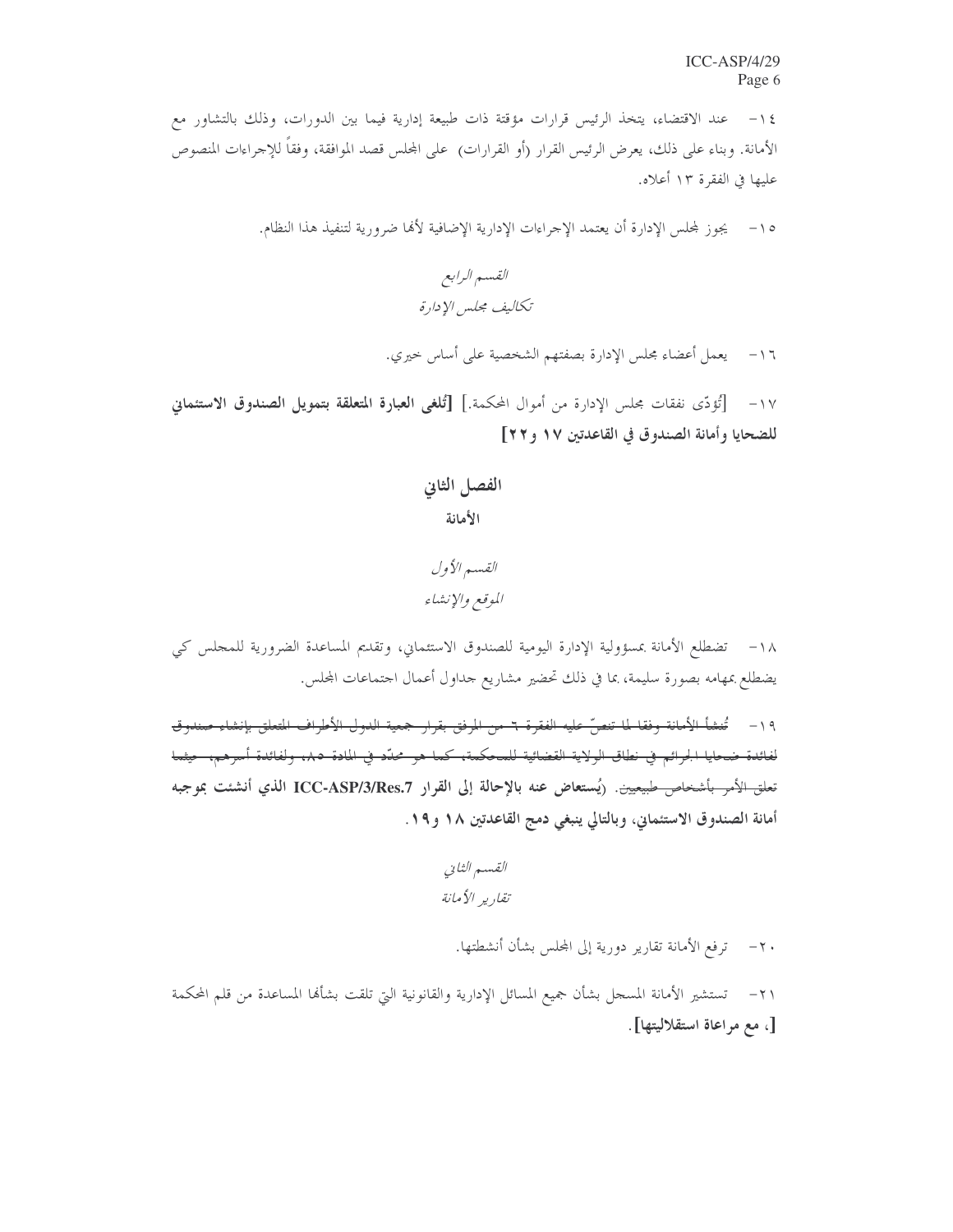٢٢– [تتحمَّل المحكمة التكاليف الأساسية للأمانة. فإن قررت جمعية الدول الأطراف أن توسع نطاق قدرات الأمانة، بما في ذلك عن طريق تعيين مدير تنفيذي، يجوز لجمعية الدول الأطراف أن تنظر في تغطية تكاليف هذا التوسع من التبرعات التي يتحملها الصندوق الاستئماني. - انظر الملاحظة في فماية القاعدة ١٧]

٢٣- يكفل مجلس الإدارة بوسائل متنوعة القيام بالدعاية للصندوق الاستئماني ومحنة ضحايا الجرائم في نطاق الاختصاص القضائي للمحكمة كما ورد تعريفه في المادة ١٠ من القواعد الإجرائية وقواعد الإثبات، ولأسر الضحايا، حيثما تعلق الأمر بأشخاص طبيعيين.

٢٤ - يموّل الصندوق الاستئماني من المصادر التالية:

- التبرعات من الحكومات، والمنظمات الدولية، والأفراد، والشركات، وغيرها من الكيانات، وفقاً  $\langle \dot{a} \rangle$ للمعايير ذات الصلة التي اعتمدتما جمعية الدول الأطراف؛
- (ب) المبالغ المالية وغيرها من الممتلكات المحصلة من خلال الغرامات أو المصادرات المحولة إلى الصندوق الاستئماني كما أمرت بذلك المحكمة عملاً بما تنص عليه الفقرة ٢ من المادة ٧٩ في نظام روما الأساسي ("النظام")؛
- الموارد المحصلة من خلال أوامر بالتعويض إذا ما أمرت المحكمة بذلك عملاً بالمادة ٩٨ من  $(7)$ القواعد الإجرائية وقواعد الإثبات؛
- الموارد غير الاشتراكات الملتزم بما، وفقاً لما قد تقرر جمعية الدول الأطراف تخصيصه للصندوق  $(3)$ الاستئمان .] [ينبغي أن تُصاغ هاه القاعدة تماشيا مع نظام روما الأساسي والقواعد الإجرائية وقواعد الإثبات]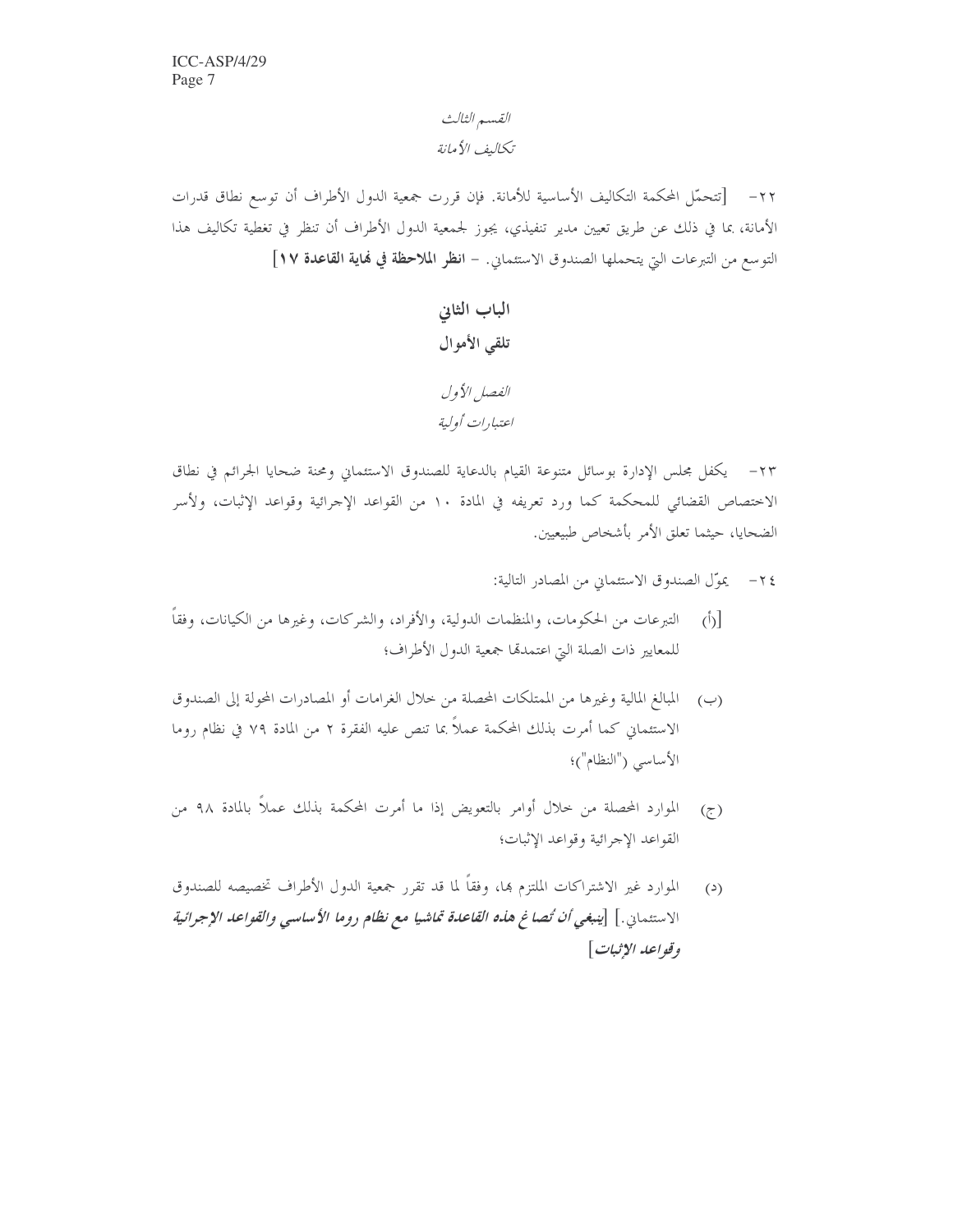#### الفصل الثاني

#### التبرعات

٢٥– يقدم المجلس التماساً سنوياً للحصول على مساهمات طوعية من الصندوق الاستئماني، وذلك كجزء من تقريره السنوي إلى جمعية الدول الأطراف بشأن أنشطة الصندوق الاستئماني ومشاريعه.

يتصل المحلس ، بدعم من الأمانة، بالحكومات، والمنظمات الدولية، والأفراد، والشركات، وغيرها من  $-77$ الكيانات لالتماس الحصول على تبرعات لفائدة الصندوق الاستئماني.

> يعتمد المحلس مبادئ توجيهية بشأن كيفية التماس التبرعات من المؤسسات الخاصة.  $-\tau v$

يتلقى الصندوق الاستئماني جميع التبرعات من المصادر المنصوص عليها في الفقرة ٢(أ) من القــــرار ٦،  $-\tau \wedge$ ويدون المعلومات عن المصادر والمبالغ المتلقاة.

٢٩ – ينشئ المجلس آليات تيسر التحقق من مصادر الأموال التي تلقاها الصندوق الاستئماني.

٣٠ - يرفض الصندوق الاستئماني التبرعات التالية:

[(أ)] التبرعات التي تعتبر بأي طريقة غير متلائمة مع غايات الصندوق الاستئماني وأنشطته؛

[(ب)] التبرعات التي تعتبر مخصصة بطريقة لا تتلاءم مع القاعدة ٣١. وقبل رفضها يجوز للصندوق الاستئماني/مجلس الإدارة أن يطلب من المانح إلغاء تخصيصها أو تغييره بصورة مقبولة.]

(في حالة التعديل، إدراج القاعدة ٣٠ بعد القاعدة (٣)

٣١- يجوز للجهة المانحة أن ترصد <del>حزءا من</del> التبرعات **[لأنشطة الصندوق الاستئماني ومشاريعه]** نزولاً عند طلب الجهة المانحة،

- طالما أفادت الضحايا، وذلك وفقاً لما ورد تحديده في المادة ٨٥ من القواعد الإجرائية وفواعد  $\overline{(\delta)}$ الإثبات، وطالما أفادت أسر الضحايا، حيثما تعلق الأمر بأشخاص طبيعيين؛
- [(ب)] حيث لا تنطوي على تمييز على أساس العرق أو اللون أو اللغة أو الأراء السياسية أو غيرهما من الآراء، أو الأصول الوطنية أو الاجتماعية أو الثروة أو الميلاد أو أي وضع آخر؛ و
- إذا كانت لا تؤدي صراحة إلى توزيع غير عادل للأموال المتوافرة ضمن مختلف فئات  $(7)$ الضحايا.]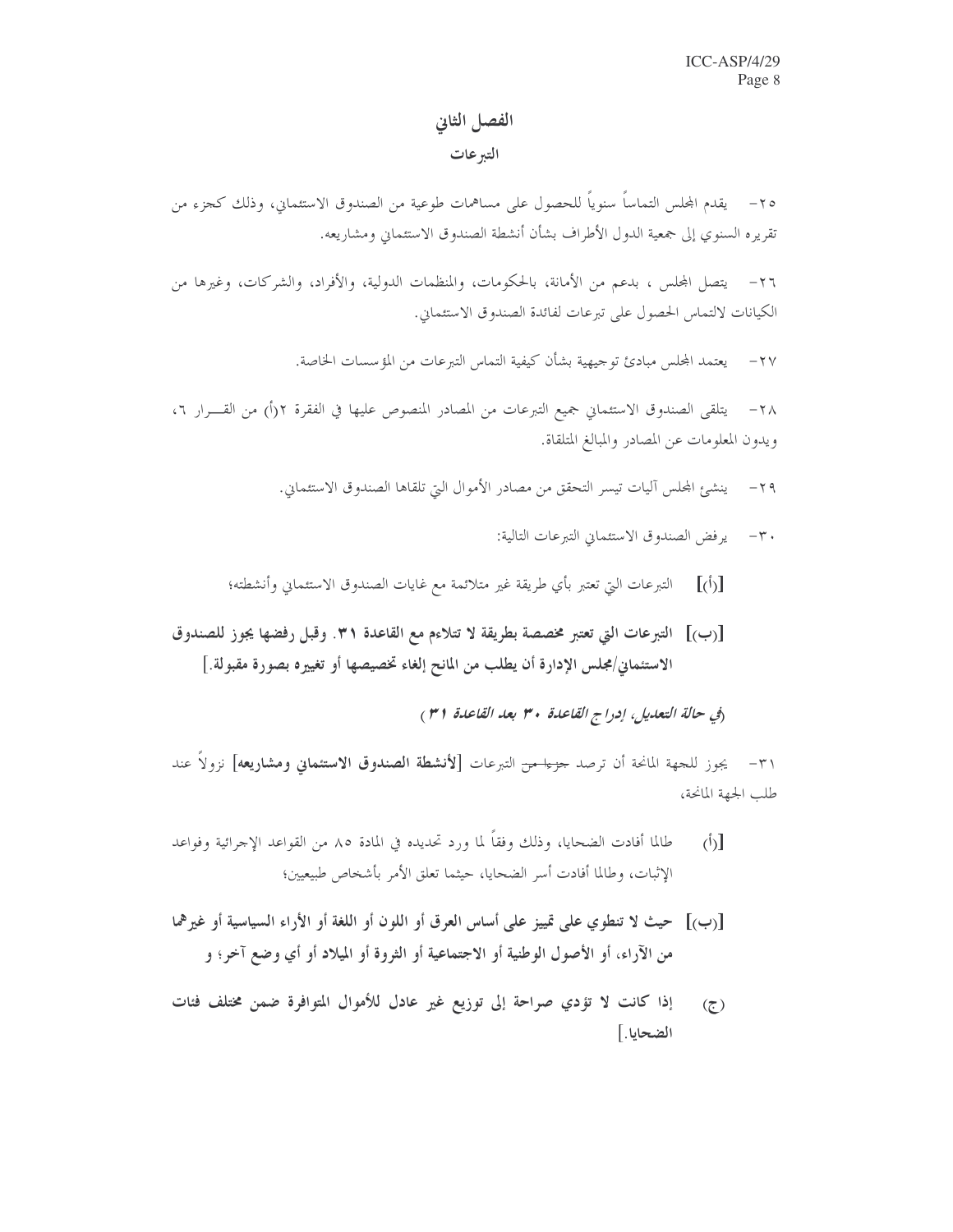٣٢- في حالة ما إذا تم رصد تبرع ما، ولم يحقق الهدف المتصل به، يدرج المجلس المساهمة في حسابه العام رهنا بموافقة الجهة المانحة.

٣٣– يراجع المجلس بانتظام طبيعة التبرعات ومستواها للتأكد من ألها لا تسفر أي مساهمة من هذا القبيل عن توزيع غير منصف بصورة واضحة للأموال والممتلكات المتاحة على مختلف فثات الضحايا. وللقيام بذلك، يجوز للصندوق أن يعتمد تدابير معينة يمكن بفضلها توزيع الأموال على فئات الضحايا بطريقة تتسم بمزيد من الإنصاف.

## الفصل الثالث الأموال وغيرها من المملتكات المحصلة من خلال الغرامات أو المصادرات

٣٤- يقدم مجلس الإدارة ملاحظات كتابية أو شفهية بشأن تحويل الغرامات أو المصادرات إلى الصندوق الاستئماني، وذلك بناء على طلب من الدائرة عملاً بما تنصُّ عليه المادة ١٤٨ من القواعد الإجرائية وقواعد الإثبات.

٣٥– يقدِّم المجلس ملاحظات كتابية أو شفهية بشأن استغلال أو تخصيص الممتلكات أو الأموال، بناء على طلب الهيئة الرئاسية، وذلك وفقا للمادة ٢٢١ من القواعد الإجرائية وقواعد الإثبات.

٣٦– يتلقى الصندوق الاستئماني جميع الأموال وغيرها من الممتلكات المحصلة من خلال الغرامات أو المصادرات المحولة إلى الصندوق الاستئماني بأمر من المحكمة.

## الفصل الرابع

#### الموارد المحصلة من خلال الأوامر بالتعويض

٣٧- يتلقى الصندوق الاستئماني الموارد المحصلة من خلال المنح المقدمة للتعويض، ويعزل هذه الموارد عن باقي موارد الصندوق طبقا للمادة ٩٨ من القواعد الإجرائية وقواعد الإثبات. ويدون مصدر المبالغ المتلقاة وقيمتها، إضافة إلى أي توجيهات متضمنة في أمر المحكمة بشأن استخدام الأموال.

#### الفصل الخامس

#### الموارد التي تخصصها جمعية الدول الأطراف

٣٨ – يجوز لمجلس الإدارة أن يقدم في تقريره السنوى إلى الجمعية اقتراحات بمساهمات مالية أو غيرها من المساهمات غير المقررة، التي يمكن لجمعية الدول الأطراف أن تخصصها للصندوق الاستئماني.

٣٩– حيثما لم تنص جميعة الدول الأطراف على أوجه استخدام المساهمات المالية أو غيرها من المساهمات غير المقررة، يجوز للصندوق الاستئماني أن يدرج هذه المساهمات في حسابه العام لفائدة الضحايا كما هو محدد في المادة ٨٥ من القواعد الإجرائية وقواعد الإثبات، ولفائدة أسر الضحايا حيثما تعلق الأمر بأشخاص طبيعين.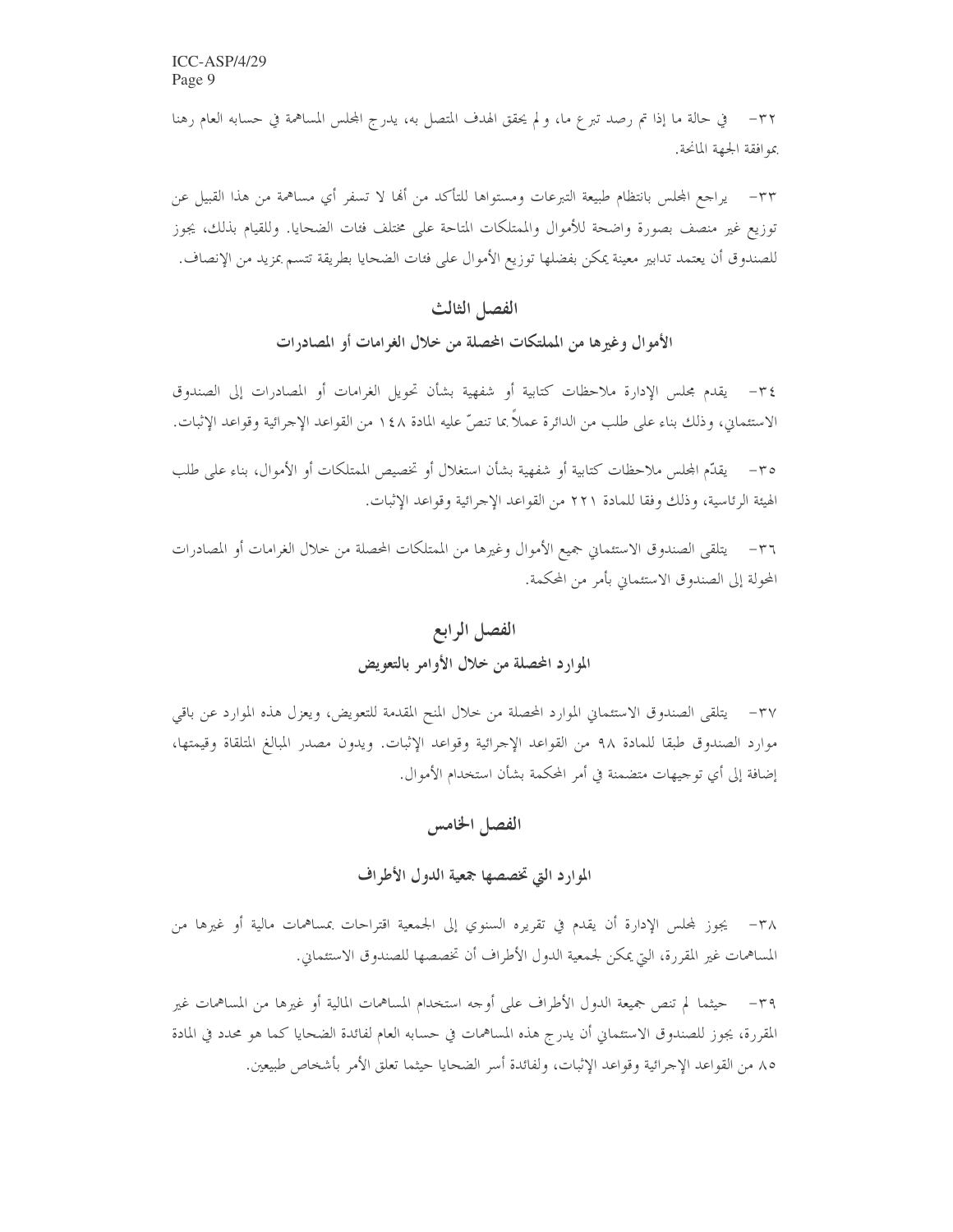## الفصل السادس المسائل التنفيذية المتعلقة بتلقى الأموال

٤٠ – تفتتح الحسابات البنكية للصندوق الاستئماني وفقا للقاعدة ١١١٨/ من النظام المالي والقواعد المالية.

يتيح نظام المحاسبة للصندوق الاستئماني التمييز بين الأموال لتيسير تلقى المساهمات والأموال، وغيرها من  $-\xi$ الممتلكات المرصودة المحصلة من حلال الغرامات والمصادرات التي تحولها المحكمة، حيثما نصت المحكمة على استعمالها بصورة خاصة، أو الموارد المحصلة من خلال أحكام التعويض.

- ٤٢ يوضع نظام حاسوبي لمتابعة عدد من الأمور، من بينها ما يلي:
- مصادر الأموال المحصلة وفقًا لما تنص عليه الفقرة ٢ من القرار ٩، بما في ذلك اسم المانح،  $\overline{(\overline{)}\,}$ ومكانه، ومنطقته، وتاريخ، ومقدار المساهمة؛
- جميع الطلبات الخاصة بالتبرعات المرصودة، بما في ذلك طبيعة الطلب، وما تم الاتفاق بشأنه  $(\hookrightarrow)$ والحصول عليه في نهاية المطاف؛
- جميع التعهدات الملتزم بما، وتاريخ التعهد وطبيعته، وأي متابعة من طرف المحكمة، والتاريخ  $\left( \overline{\zeta }\right)$ الذي تم فيه تحصيل الأموال بالفعل؛
- التمييز بين الأموال داخل الصندوق الاستئماني، وذلك على أساس فئات القيود على استخدام  $(2)$ الأموال وعلى أساس القيود الفعلية؛
- جميع الموارد التي خصصها الصندوق الاستئماني، مصنفة بحسب مصادر الأموال، وطبيعة المبالغ  $(\mathbb{A})$ المخصصة، والمستفيدين منها؛
- تلقى المستفيدين لجميع الموارد المخصصة، وذلك بحسب تاريخ المنحة، وتاريخ استلام الطرف  $(9)$ المستفيد لها، حيثما أمكن ذلك، أو بحسب تاريخ دفع الجهة المانحة لها؛
- جميع الموارد التي تم تخصيصها عن طريق منح مقدمة لمنظمات. وسيقوم برنامج مستقل ولكنه  $(i)$ مرتبط بالنظام الرئيسي بمراقبة المستفيد من المنحة: المجموعة المستفيدة، وموضوع المنحة، ومقدارها، والالتزامات بموجب عقد المنحة، والموعد النهائي لتقديم التقارير، والتحقق من الانتهاء وإنحاز النتائج.

٤٣ – تتلقى الأمانة الموارد التي قد تقرر جمعية الدول الأطراف تخصيصها للصندوق الاستئماني. وتدون المصادر والمبالغ المحصلة، وكذلك أي شروط تنص على استخدام الأموال.

٤٤– يقدم مجلس الإدارة المشورة للمحكمة بشأن أي صعوبات أو تأخيرات في تلقى الأموال.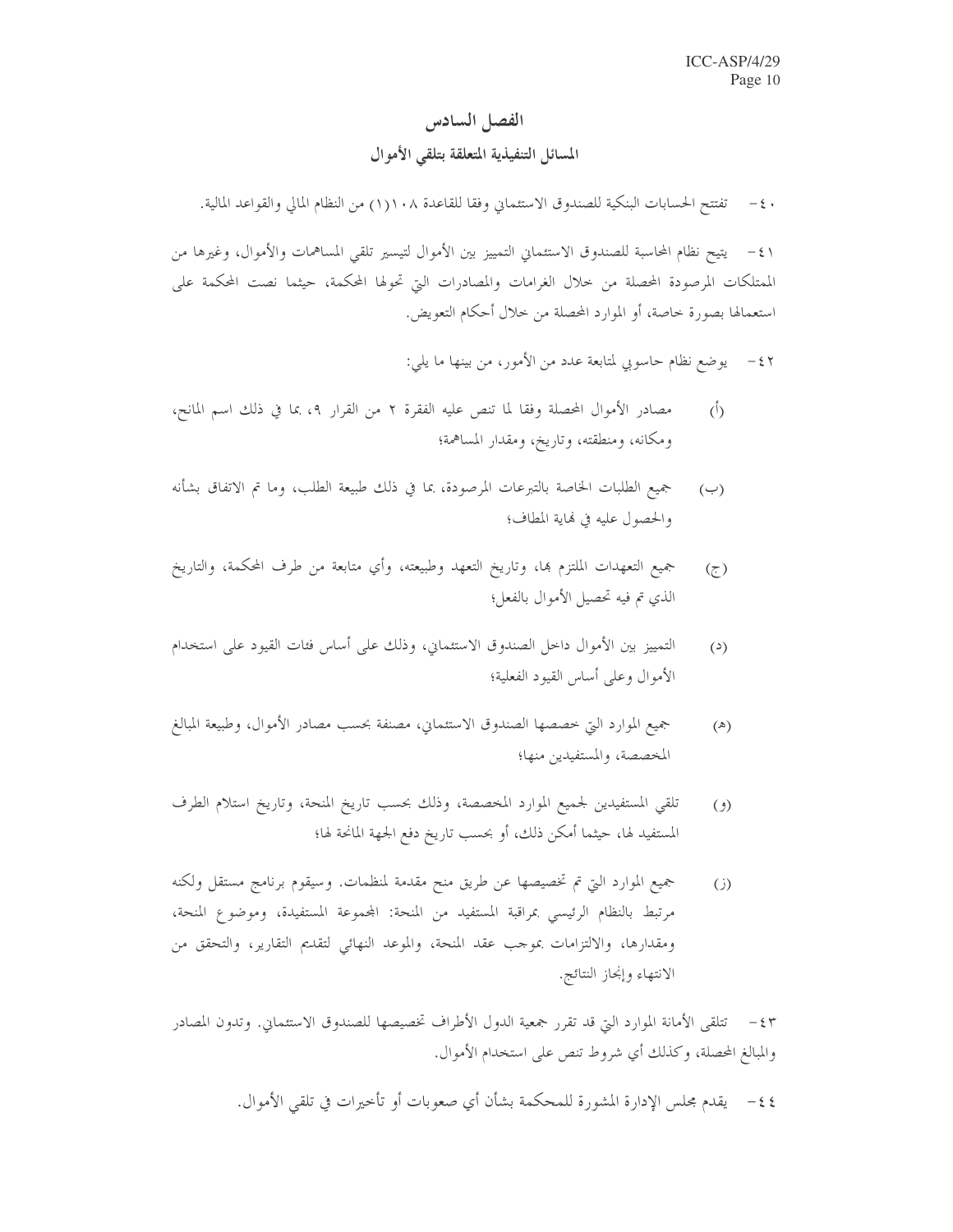

0 ٤- تستخدم موارد الصندوق الاستئماني لصالح ضحايا الجرائم الذين يدخلون في نطاق اختصاص المحكمة، يتعريفهم الوارد في القاعدة ٨٥ من القواعد الإجرائية وقواعد الإثبات، ولفائدة أسرهم، حيثما تعلق الأمر بأشخاص طبيعيين [، بغض النظر عن مشاركة الضحية في إجراءات المحكمة أو شهادقا أمام المحكمة].

> القسم الثاني الموارد المحصّلة من الغرامات أو المصادرة أو الأحكام الصادرة بالجير

عندما تحال الموارد المحصلة من الغرامات أو المصادرة ۖ أو الأحكام الصادرة بالجبر إلى الصندوق الاستئماني  $-\xi$ ٦ عملا بالفقرة ٢ من المادة ٧٥ أو الفقرة ٢ من المادة ٧٩ من النظام الأساسي، أو القواعد الفرعية من ٢ إلى ٤ من القاعدة ٩٨ من القواعد الإجرائية وقواعد الإثبات، يحدد مجلس الإدارة استخدامات هذه الموارد وفقا للقواعد أو التعليمات الورادة في الأوامر المعنية، لا سيما فيما يتعلق بنطاق المنتفعين وطبيعة ومقدار الجبر .

عندما لا تتضمن الأوامر قواعد أو تعليمات أخرى، يجوز لمجلس الإدارة أن يحدد استخدامات هذه الموارد  $-\xi$   $\vee$ وفقا للقاعدة ٩٨ من القواعد الإحرائية وقواعد الإثبات، مع مراعاة أي قرارت ذات صلة صادرة من المحكمة بشأن القضية قيد البحث، وبوجه حاص القرارات الصادرة عملاً بالفقرة ١ من المادة ٧٥ من النظام الأساسي والقاعدة ٩٧ من القواعد الإجرائية وقواعد الإثبات.

يجوز لمجلس الإدارة أن يلتمس تعليمات إضافية من الدائرة المختصة فيما يتعلق بتنفيذ الأوامر الصادرة  $-\xi \wedge$ منها.

لا يجوز أن يستفيد من الموارد المحصلة من الأحكام الصادرة بالجبر إلا الضحايا المنصوص عليهم في القاعدة  $-59$ ٨٥ من القواعد الإجرائية وقواعد الإثبات، وعندما يتعلق الأمر بأشخاص طبيعيين، أفراد أسرهم المتأثرين، بطريقة مباشرة أو غير مباشرة، بالجرائم التي ارتكبها الشخص المدان.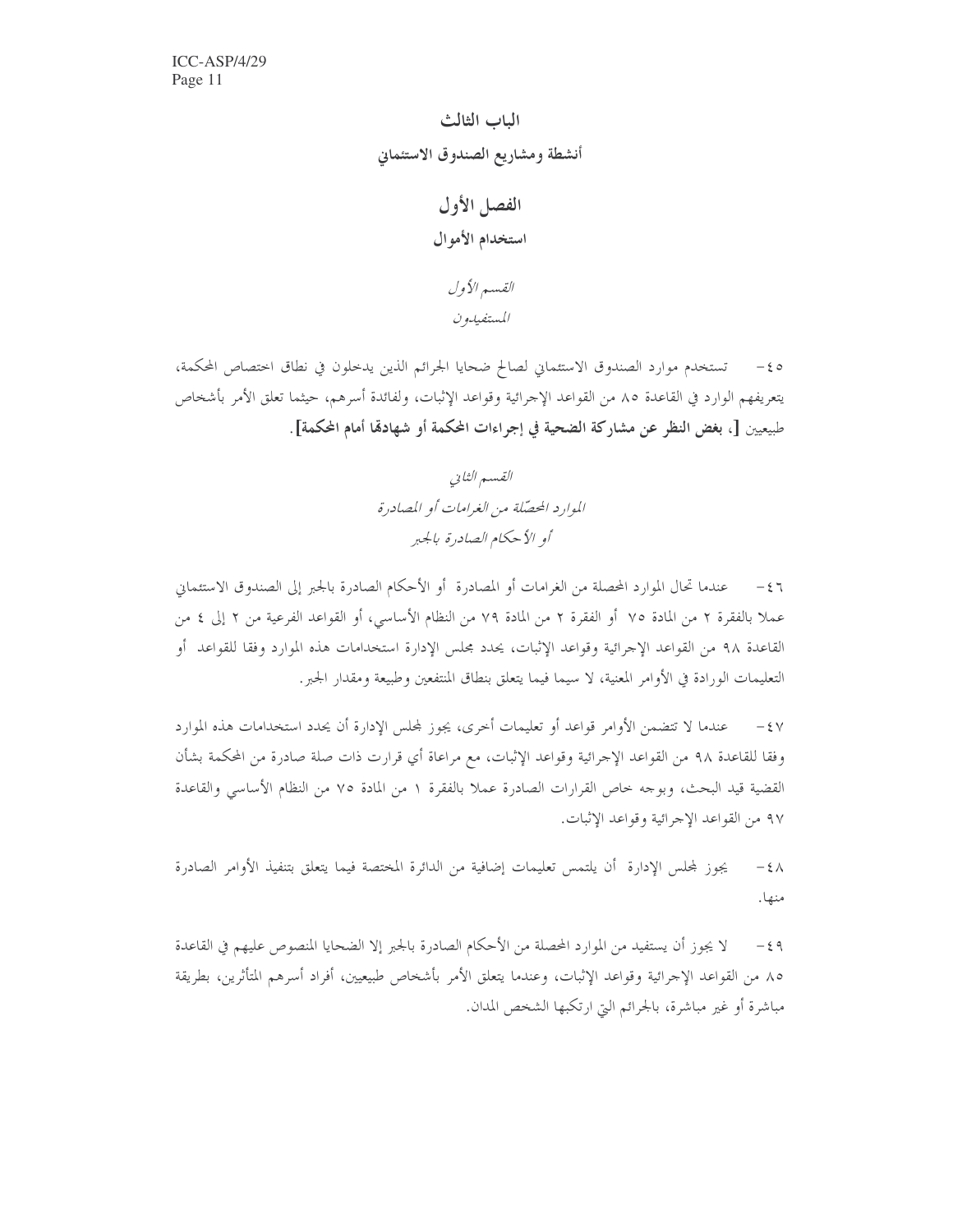## القسم الثالث الموارد الأحرى للصندوق الاستئماني

٥٠ – لأغراض هذا النظام، تعني عبارة " الموارد الأخرى للصندوق الاستئماني" الواردة في الفقرة ٥ من القاعدة ٩٨ من القواعد الإجرائية وقواعد الإثبات الموارد خلاف تلك المحصلة من أحكام الغرامات أو المصادرة أو التعويض.

تستخدم الموارد الأخرى للصندوق الاستئماني لفائدة ضحايا الجرائم المنصوص عليهم في القاعدة ٨٥ من  $-\circ$ ) القواعد الإحرائية وقواعد الإثبات، وحيثما تعلق الأمر بأشخاص طبيعيين، لفائدة أسرهم، الذين يتعرضون لضرر جسدي أو نفسي أو مادي نتيجة لهذه الجرائم :

- لاستكمال الموارد المتحصلة من الأحكام الصادرة بالجبر، عندما تصدر المحكمة أمرا مباشرا ضد  $\langle \hat{L} \rangle$ الشخص المدان وفقا للفقرة ٢ من المادة ٧٥ من النظام الأساسي والقواعد الفرعية من ١ إلى ٤ من القاعدة ٩٨ من القواعد الإجرائية وقواعد الإثبات،
- بالبدء في التحقيق وفقا للفقرة ٣ من المادة ١٥ والمادة ٥٣ من النظام الأساسي، أو عندما تحال الحالة من دولة طرف أو مجلس الأمن إلى المدعى العام ويقرر المدعى العام البدء في التحقيق وفقا للمادة ٥٣ من النظام الأساسي. ويحدد مجلس الإدارة مدى قابلية هذا الحكم للتطبيق.]

[ا*لبديل ٢* : سنّ أحكام [للتعويض، بما في ذلك] توفير العلاج الجسدي أو النفسي أو الدعم المادي حيثما أصدرت الدائرة التمهيدية، تلبية لطلب المدعى العام وعملا بالمادة ٥٨ من نظام روما الأساسي، أمرا بإلقاء القبض على شخص يعتبر على أساس معقول قد ارتكب جريمة ضمن اختصاص المحكمة.]

[البديل ٣: يعكس مضمون القاعدة ٥٣، البديل ٣ ]

البديل ٤: يحذف ]

[لتوفير العلاج الجسدي أو النفسي أو الدعم المادي، في حالات استثنائية، عندما لا تقوم المحكمة  $(\tau)$ بالتحقيق أو المقاضاة في الحالة أو الدعوى بسبب القيام حاليا أو سابقا بإجراء تحقيق أو مقاضاة فيها من حانب الدولة التي تملك الاختصاص بشأمًا وفقا للمادة ١٧ من النظام الأساسي أو عندما لا يتم التحقيق أو المقاضاة للأسباب المنصوص عليها في الفقرتين ١(ج) أو ٢ (ج) من المادة ٥٣. ويقدم مجلس الإدارة طلبا إلى الدائرة الابتدائية لتحديد مدى قابلية هذا الحكم للتطبيق، مع مراعاة حالة الضحية ووجود (أو عدم وجود) برامج وطنية أو دولية لصالح الضحايا وأفراد أسرهم.] [تُحذف]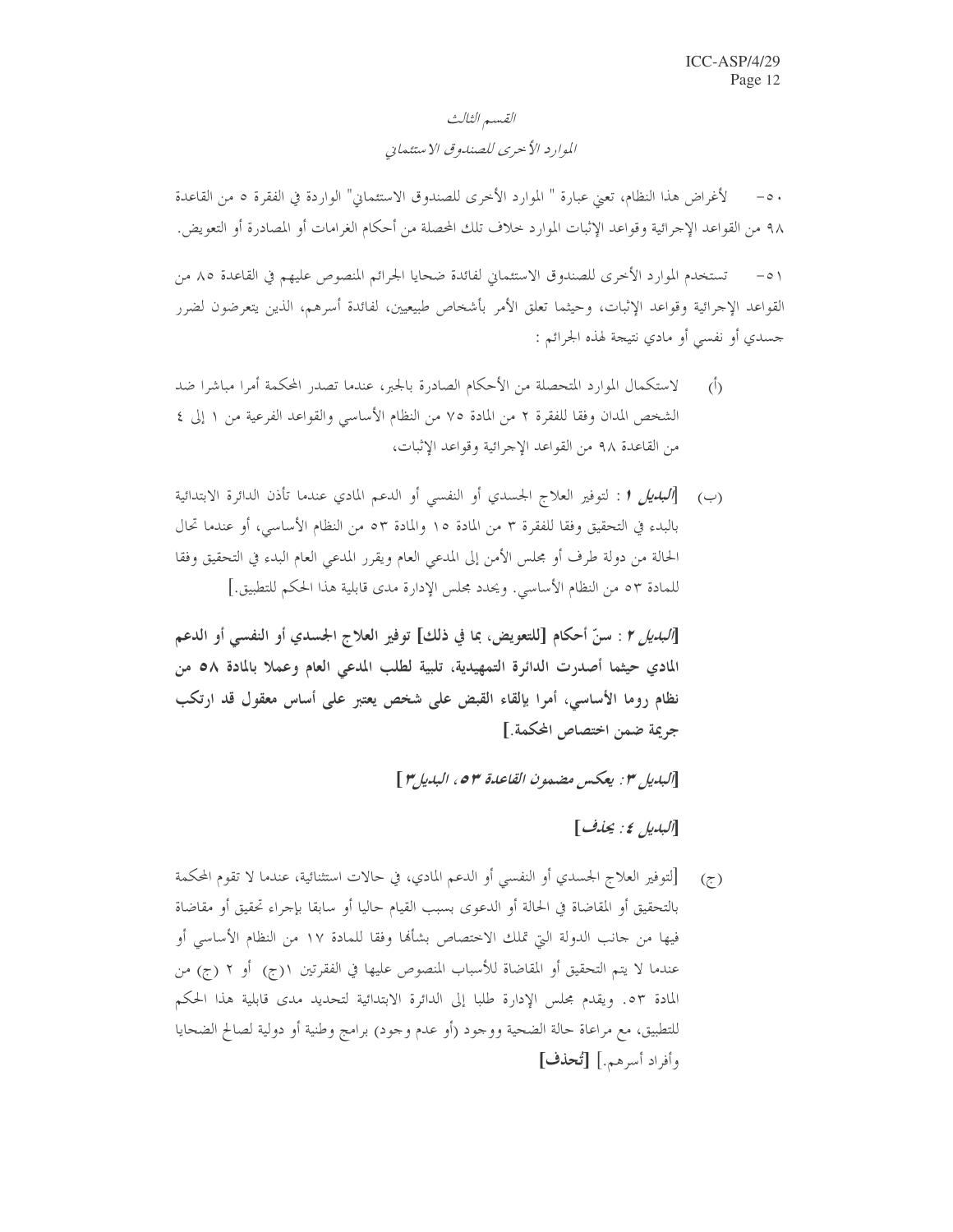الفصل الثاني تنفيذ أنشطة ومشاريع الصندوق الاستئماني

القسيع الأول المبادئ العامة

يقوم الصندوق الإستئماني، عادة، بالجبر الجماعي عن طريق مدفوعات يقوم بتسديدها دفعة X<sub>1</sub> واحدة، ما لم تأمُرِ المحكمة بخلاف ذلك أو كانت الموارد المستخدمة خلاف الموارد التي يتم الحصول عليها من الأحكام الصادرة بالجبر والغرامة والمصادرة].

لا يتخذ مجلس الإدارة الإجراءات المنصوص عليها في هذا الفصل إلا عندما يكون الصندوق الاستئماني  $-0<sup>1</sup>$ مختصا وفقا للفقرة ٥٣.

> لأغراض هذا النظام، يكون الصندوق الاستئماني مختصا:  $- \circ r$

> > (أ) بناء علي أمر من المحكمة

عندما تصدر المحكمة أمرا بالجبر ضد شخص مدان وتأمر بأن يودع مبلغ الجبر لدى الصندوق الاستئماني أو من خلاله وفقا للقواعد الفرعية ٢ إلى ٤ من القاعدة ٩٨ من القواعد الإجرائية وقواعد الإثبات.

عندما تأذن الدائرة التمهيدية بالبدء في التحقيق وفقا للفقرة ٣ من المادة ١٥ والمادة ٥٣ من النظام الأساسي أو عندما تحال حالة من دولة طرف أو مجلس الأمن عند تصرفه بموجب الفصل السابع من ميثاق الأمم المتحدة إلى المدعى العام ويقرر المدعى العام البدء في التحقيق وفقا للمادة ٥٣ من النظام الأساسي. ويحدد مجلس الإدارة مدى قابلية هذا الحكم للتطبيق.

(ب) [البديل ٢ : عند صدور أمر بالقبض وفقا للمادة ٥٨ من النظام الأساسي

إذا أصدرت الدائرة التمهيدية، في أي وقت بعد بدء التحقيق، بناء على طلب المدعى العام ووفقًا للمادة ٥٨ من النظام الأساسي، أمرا بالقبض على شخص تعتقد لأسباب معقولة أنه ارتكب جريمة من الجرائم التي تدخل في اختصاص المحكمة. ويحدد مجلس الإدارة مدى قابلية هذا الحكم للتطبيق.]

(ب) [البديل ٣: عند صدور قرار كلائي من الدائرة الاستئنافية في الطعن في القبولية أو في الاختصاص وفقا للمادة ٨٢ من النظام الأساسي.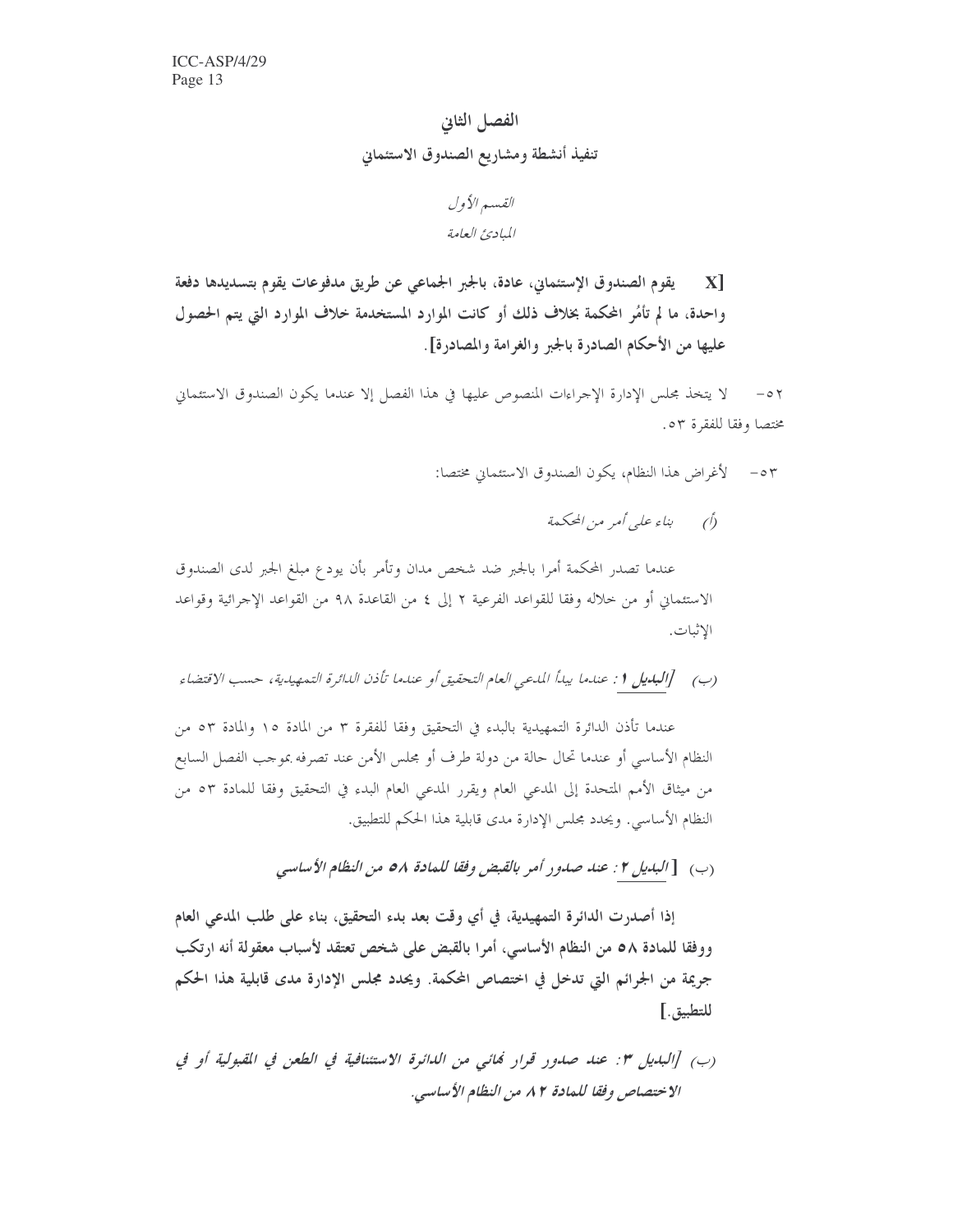في حالات استثنائية، عندما

- 1° تتخذ الدائرة الإستئنافية قرارا نهائيا في الإستئناف، بناء على المادة ٨٢ من النظام الأساسي، فيما يتعلق بالطعن في المقبولية أو الاختصاص، عملاً بالمادتين ١٨ و١٩ من النظام الأساسى؛
- ٢٠ لا يبت اختصاص الصندوق الاستئماني مسبقا في أي مسألة من الواجب أن تبت فيها الدائرة الإبتدائية أو يخلُّ بقرنية البراءة والمنصوص عليها في المادة ٦٦؛
- °۳° يمثل اختصاص الصندوق الإستئماني الامكانية الوحيدة لتوفير العلاج الجسدي أو النفسي أو الدعم المادي للضحايا وأفراد أسرهم؛

وتحدد الدائرة الإستئنافية مدى قابلية هذا الحكم للتطبيق بناء على طلب مجلس الإدارة أو الأطراف المعنية].

(ب) [البديل ٤: يُحذف]

(ج) [بناء على قرار من الليائرة التمصيلية

في أحوال استثنائية عندما لا تقوم المحكمة بالتحقيق أو المقاضاة في الحالة أو الدعوى بسبب القيام حاليا أو سابقا بالتحقيق أو المقاضاة من حانب الدولة التي تملك الاختصاص بشألها وفقا للمادة ١٧ من النظام الأساسي أو عندما لا يتم التحقيق أو المقاضاة للأسباب الموصوفة في الفقرتين ١(ج) أو ٢(ج) من المادة ٥٣، يقدم مجلس الإدارة طلبا إلى الدائرة التمهيدية لتحديد مدى قابلية هذا الحكم للتطبيق، مع مراعاة حالة الضحية ووجود (أو عدم وجود) برامج وطنية أو دولية لصالح الضحايا وأفراد أسرهيه.] [يحذف]

القسم الثاني الاتصال الخارجي

٤٥– إذا انعقد اختصاص الصندوق الاستئماني وفقا للفقرة ٥٣، يجوز لمحلس الإدارة للصندوق أن يصدر بيانا، حسب الاقتضاء، من حلال أمانة الصندوق أو قلم المحكمة.

يجوز أن يشير البيان إلى الأساس الذي يستند إليه الصندوق الاستئماني في أنشطته أو مشاريعه وفقا للفقرة  $-\circ \circ$ ٥٣ كما يجوز أن يقدم معلومات إضافية ، حسب الاقتضاء. ويجوز أن يصاحب هذا البيان دعوة إلى تقديم التبرعات.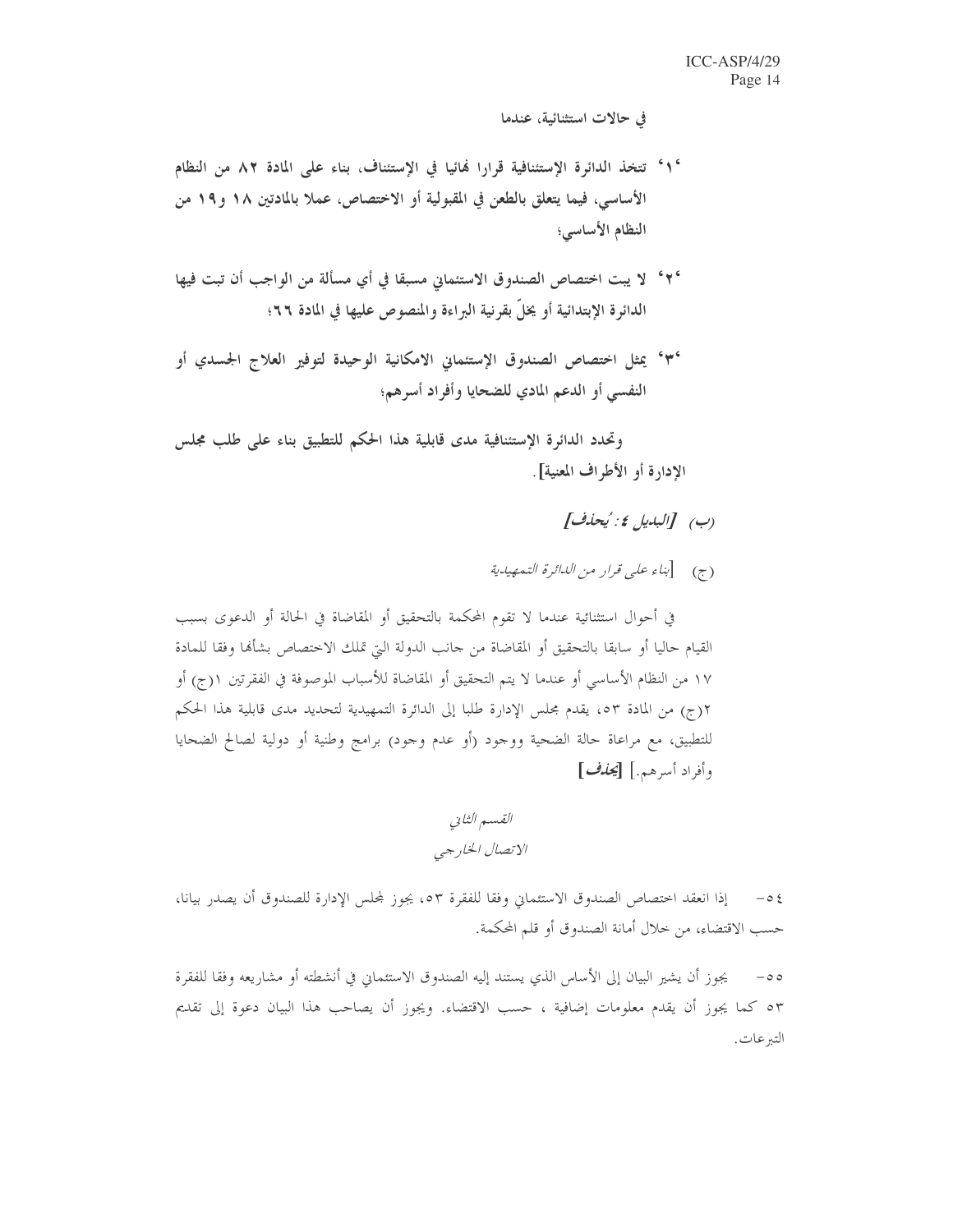٥٦ – يجوز لمجلس الإدارة أن يجري أية إتصالات خارجية أو حملات إعلامية يراها مناسبة من أجل جمع التبرعات. ويجوز لمحلس الإدارة أن يطلب مساعدة المسجل في هذا الشأن.

> [القسم الثالث إذا بدأت أنشطة ومشاريع الصندوق الاستئماني بناء على قرار من المحكمة

ملاحظة: ينبغي أن يعاد النظر في القسمين الثالث والرابع في ضوء المناقشات التي ستتم بشأن القاعدتين ٥١ و٥٣

عندما تصدر المحكمة أمرا بالجبر ضد شخص مدان وتأمر بأن يودع مبلغ الجبر لدى الصندوق الاستئماني  $-\circ \vee$ أو من خلاله وفقا للقواعد الفرعية ٢ إلى ٤ من القاعدة ٩٨ من القواعد الإجرائية وقواعد الإثبات، تعد الأمانة خطة مقترحة لتنفيذ أمر المحكمة وتعرضها على مجلس الإدارة لاعتمادها.

يجوز لمحلس الإدارة أن يجري مشاورات مع الضحايا بتعريفهم الوارد في القاعدة ٨٥ من القواعد  $-\circ \wedge$ الإجرائية وقواعد الإثبات، وعندما يتعلق الأمر بأشخاص طبيعيين مع أسرهم، وكذلك مع ممثليهم القانونيين، كما يجوز له أن يجري مشاورات مع أي خبير مختص أو هيئة خبراء مختصة فيما يتعلق بإعداد مشرو ع الخطة التنفيذية.

رهنا بالأمر الصادر من المحكمة، يراعى الصندوق الاستئماني، في جملة أمور، العناصر التالية في تحديد  $-09$ طبيعة و/أو مقدار الجبر: طبيعة الجرائم، والأذى المحدد الذي لحق بالضحايا وطبيعة الأدلة المؤيدة له، وحجم ومكان مجموعة المنتفعين.

يحدد مجلس الإدارة ما إذا كان من الواجب أن تستكمل الموارد المتحصلة من الأحكام الصادرة بالجبر من  $-7.$ "الموارد الأخرى للصندوق الاستئماني" ويحيط المحكمة علما بذلك.

يقدم الصندوق الاستئماني مشروع الخطة التنفيذية، من حلال المسجل، إلى الدائرة المختصة للموافقة  $-71$ عليها ويجري مشاورات مع الدائرة المختصة، حسبما يكون ملائما، بشأن أي مسائل تثار فيما يتصل بتنفيذ الحكم.

يقدم الصندوق الاستئماني إلى الدائرة المختصة معلومات محدثة عن التقدم المحرز في تنفيذ الحكم بما  $-77$ يتماشى من الأوامر الصادرة من الدائرة. ويقدم مجلس الإدارة في نماية الفترة المحددة للتنفيذ تقريرا وصفيا وماليا نمائيا إلى الدائرة المختصة.

> القسم الرابع إذا بدأت أنشطة ومشاريع الصندوق الاستئماني نتيجة لبدء المدعى العام في التحقيق ، أو بناء على قرار من المحكمة التمهيدية

٦٣– يجوز لمحلس الإدارة أن يستخدم موارد أخرى للصندوق الاستئماني لصالح الضحايا بتعريفهم الوارد في القاعدة ٨٥ من القواعد الإجرائية وقواعد الإثبات، وعندما يتعلق الأمر بأشخاص طبيعيين لصالح أسرهم منذ الوقت الذي تبدأ فيه أنشطة ومشاريع الصندوق الاستئماني نتيجة لبدء المدعى العام في التحقيق (بناء على إذن من الدائرة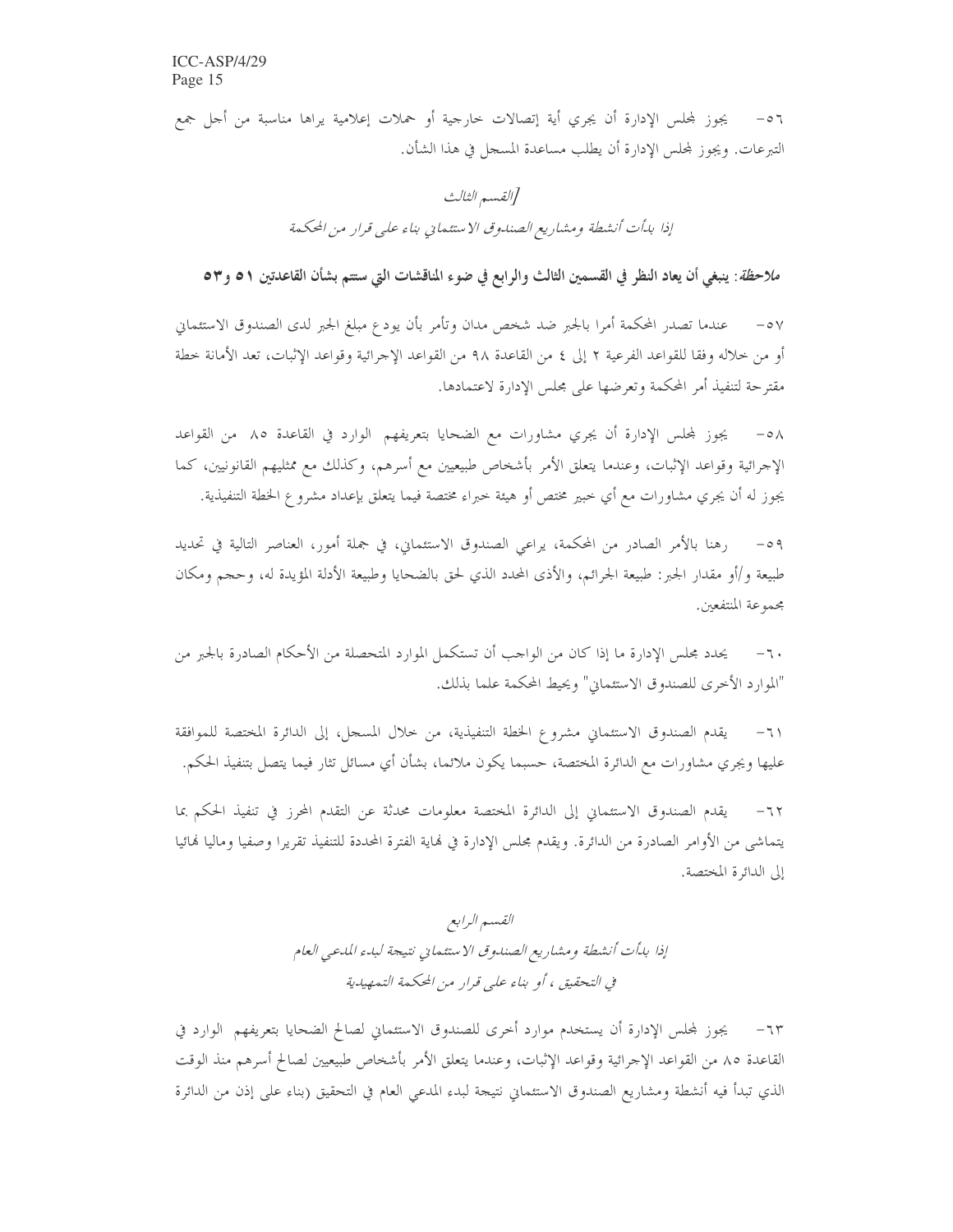التمهيدية، حسب الاقتضاء)، أو في أحوال استثنائية بناء على قرار من الدائرة التمهيدية بناء على طلب من مجلس الإدارة.

يجوز لمجلس الإدارة أن يجري مشاورات مع الضحايا بتعريفهم الوارد في القاعدة ٨٥ من القواعد  $-72$ الإحرائية وقواعد الإثبات، وعندما يتعلق الأمر بأشخاص طبيعيين مع أسرهم، وكذلك مع ممثليهم القانونيين، كما يجوز له أن يجري مشاورات مع أي حبير مختص أو هيئة حبراء مختصة بشأن حالة المنتفعين المحتملين الذي يتوقع تأثرهم وطرائق الوصول إليهم ومساعدقم، وكذلك بشأن أي حطة ً مقترحة للتوزيع.

يحدد مجلس الإدارة مجالات الأنشطة والمشاريع التي تتسم بالأولوية، مع وضع الموارد المتاحة في الاعتبار  $-70$ ومراعاة أنه لا ينبغي أن يؤدي أي توزيع للموارد والممتلكات المتاحة بين المحموعات المختلفة للضحايا إلى توزيع غير منصف بوضوح. ويجوز لمحلس الإدارة أن يدعو منظمات دولية أو وطنية تدار خصيصا لمعالجة مجالات الأنشطة والمشاريع ذات الأولوية المحددة إلى تقديم مقترحات.]

#### الفصل الثالث

الأحكام الفردية للضحايا عملا بالقاعدة الفرعية ٢ من القاعدة ٩٨

القسم الأول الحالات التي تحدد فيها المحكمة كل منتفع

عندما تأمر المحكمة بأن يودع لدي الصندوق الاستئماني مبلغ الجبر المحكوم به ضد شخص مدان وفقا  $-77$ للقاعدة الفرعية ٢ من القاعدة ٩٨ من القواعد الإحرائية وقواعد الإثبات، يحدد مشروع الخطة التنفيذية أسماء وأماكن الأشخاص الذين ينطبق عليهم هذا الحكم عند معرفة هويتهم (مع مراعاة السرية الواجبة)، وأي اجراءات يعتزم الصندوق الاستئماني اتخاذها لجمع التفاصيل الناقصة، وأساليب التسديد.

## القسم الثاني الحالات التي لا تحدد فيها المحكمة المنتفعين

عندما لا تعرف أسماء و/أو أماكن الضحايا، أو عندما يكون عدد الضحايا كبيرة لدرجة أنه يتعذر على  $-7V$ الأمانة أو لا يمكنها عمليا أن تحددهم بدقة، تقوم الأمانة بجمع كافة البيانات الديموغرافية/الاحصائية المتعلقة بمجموعة الضحايا المحددة في أمر المحكمة، وتعد قائمة بالخيارات المتاحة لمعرفة التفاصيل ناقصة، وتعرض هذه القائمة على مجلس الإدارة للموافقة عليها.

> ٦٨ – قد تشمل هذه الخيارات ما يلي: استخدام البيانات الديموغرافية لمعرفة الأفراد المنتمين إلى مجموعة المنتفعين، و/أو :  $\overline{(\cdot)}$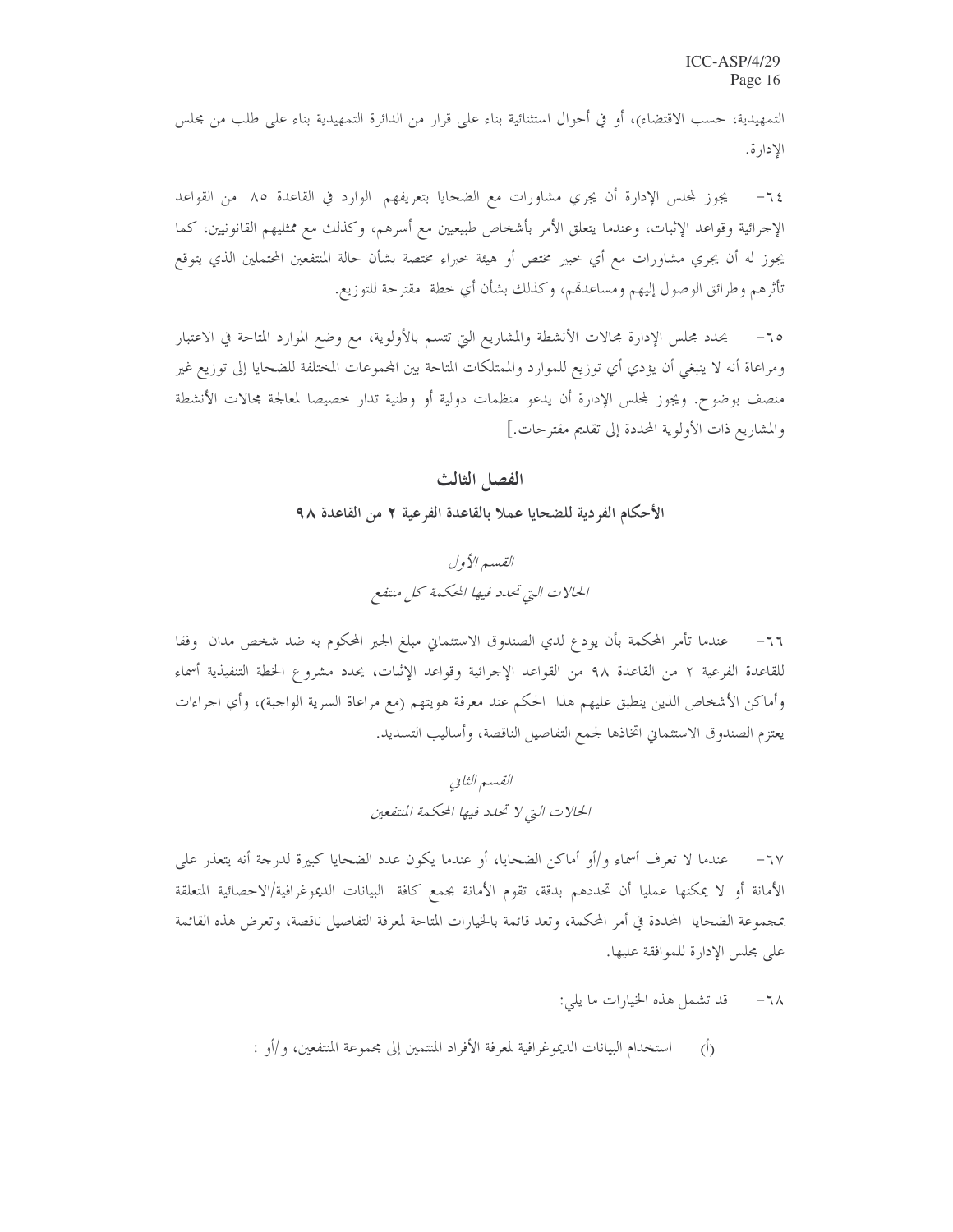- (ب) الاتصال المستهدف بمجموعة المنتفعين لدعوة أي أفراد يحتمل انتمائهم إلى هذه المجموعة ولم تتم معرفتهم بعد حلال عملية الجبر إلى تقديم أنفسم إلى الصندوق الاستئماني، ويجوز عند الاقتضاء أن تتخذ هذه الاجراءات بالتعاون مع الدول أو المنظمات الحكومية الدولية المعنية وكذلك عن طريق المنظمات غير الحكومية الوطنية أو الدولية. ويجوز لمحلس الإدارة أن يضع حدودا زمنية معقولة لاستلام البلاغات، مع مراعاة حالة الضحايا وأماكنهم.
- يجوز لمحلس الإدارة أن يجري مشاورات مع الضحايا أو مع ممثليهم القانونيين وأسر الضحايا  $(\tau)$ الأفراد وكذلك مع الأشخاص المعنيين والدول المعنية وأي خبير مختص أو هيئة خبراء مختصة لتطوير هذه الخيارات.

تتحقق الأمانة من انتماء أي أشخاص يقدمون أنفسهم إلى الصندوق الاستئماني إلى مجموعة المنتفعين،  $-79$ وفقا للمبادئ المقررة في أمر المحكمة.

[يحدد مجلس الإدارة معيار الإثبات لعملية التحقق آخذا في اعتباره الظروف السائدة في مجموعة المنتفعين  $-\vee$ . والأدلة المتاحة، رهنا بأي أحكام يتضمنها أمر المحكمة.]

> يوافق مجلس الإدارة على قائمة لهائية للمستفيدين.  $-\vee$

مع مراعاة الاستعجال الواحب في حالة المنتفعين، يجوز لمحلس الإدارة أن يضع أجراءات مرحلية أو  $-\vee\Upsilon$ أولويات للتحقق والتسديد. وفي تلك الأحوال، يجوز لمحلس الإدارة أن يعطي أولوية التحقق والتسديد لمحموعة فرعية معينة من الضحايا.

يحدد الصندوق الاستئماني طرائق تسديد مبالغ الجبر للمستفيدين مع مراعاة ظروفهم وأماكنهم الحاضرة.  $-\vee\uparrow$ 

يجوز للصندوق الاستئماني أن يستخدم، عند الاقتضاء، وسطاء لتيسير تسديد مبالغ الجبر، عندما يؤدي  $-\vee \xi$ ذلك إلى تيسير النفاذ إلى مجموعة المنتفعين ولا يتولد عنه تعارض للمصالح. وقد يشمل الوسطاء دول أو منظمات حكومية دولية معنية وكذلك منظمات غير حكومية وطنية أو دولية تعمل بالقرب من محموعات المنتفعين.

تضع الأمانة إجراءات للتحقق من وصول المبالغ إلى أصحاها بعد تنفيذ برنامج التسديد. ويطلب من  $-\vee$ المنتفعين الإقرار باستلام المبالغ كتابيا أو بأي وسيلة أخرى مناسبة، وتحفظ هذه الإقرارت بالأمانة. وينبغى علاوة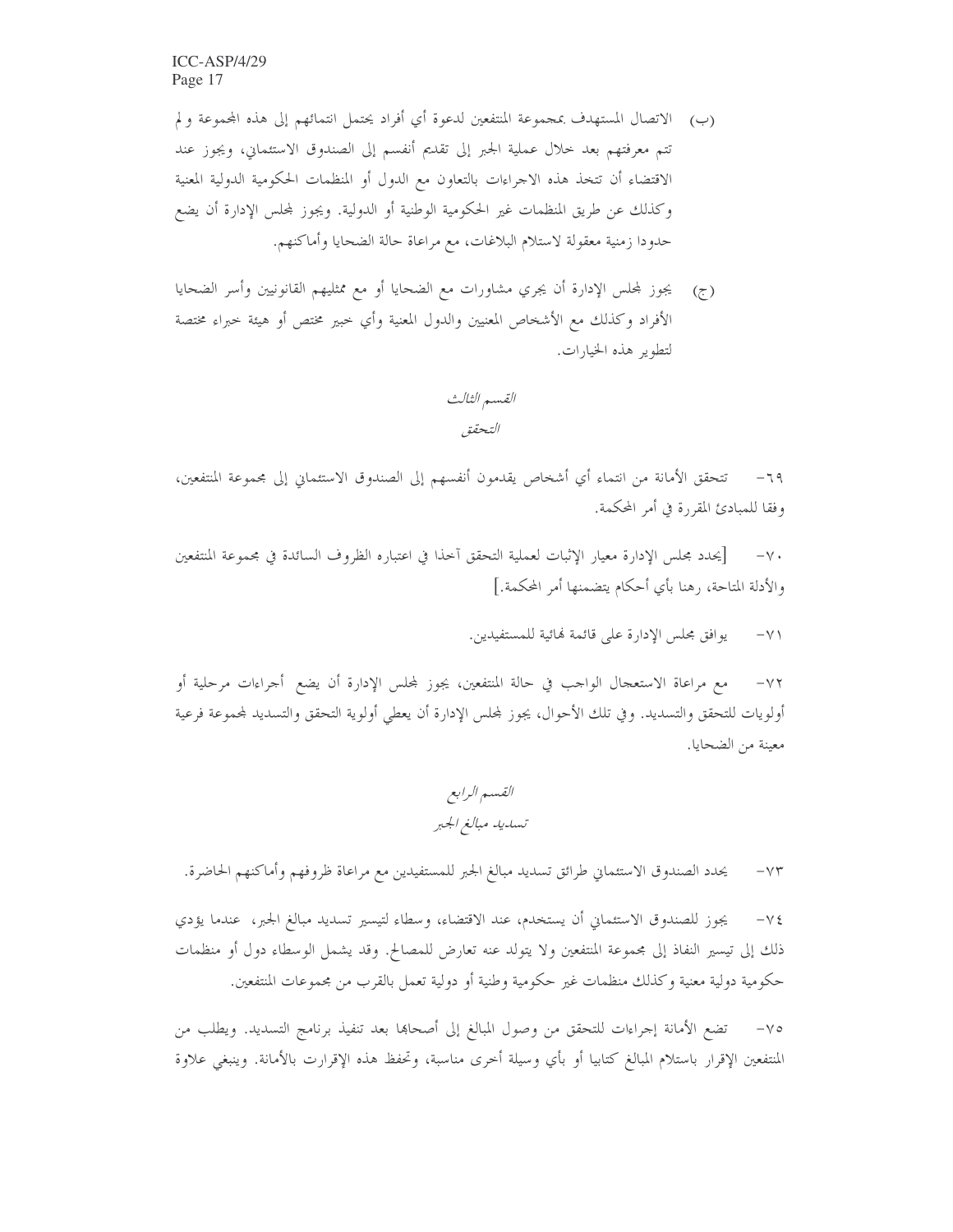على ذلك القيام بعمليات تفتيش فجائية كما ينبغي رصد استلام المبالغ لتجنب أي صعوبات غير متوقعة أو احتيال أو فساد محتمل.

### الفصل الرابع

## الأحكام الجماعية بجبر الضرر الذي يلحق بالضحايا عملا بالقاعدة الفرعية ٣ من القاعدة ٩٨

٧٦– عندما تأمر المحكمة بأن يودع لدي الصندوق الاستئماني مبلغ الجبر المحكوم به ضد شخص مدان وترى نظرا لعدد الضحايا ونطاق الجبر وأشكاله وطرائقه أن من الأنسب أن تصدر حكما جماعيا عملا بالقاعدة الفرعية ٣ من القاعدة ٩٨ من القواعد الإحرائية وقواعد الإثبات، يحدد مشروع الخطة التنفيذية الطبيعة المحددة للحكم الجماعي، إذا لم تحددها المحكمة، كما يحدد أسلوب/أساليب تنفيذه. وينبغي أن توافق المحكمة على القرارات البيّ تتخذ في هذا الشأن.

يجوز لمحلس الإدارة أن يجري مشاورات مع الضحايا بتعريفهم الوارد في القاعدة ٨٥ من القواعد  $-\sqrt{v}$ الإحرائية وقواعد الإثبات، وعندما يتعلق الأمر بأشخاص طبيعيين مع أسرهم، وكذلك مع ممثليهم القانونيين، كما يجوز له أن يجري مشاورات مع أي خبير مختص أو هيئة خبراء مختصة بشأن طبيعة الحكم الجماعبي وأساليب تنفيذه.

يجوز للصندوق الاستئماني أن يعين وسطاء أو شركاء، أو أن يدعو إلى تقديم مقترحات لتنفيذ الحكم.  $-\sqrt{\lambda}$ 

> ينبغي أن تضع الأمانة إجراءات لمراقبة تنفيذ الحكم الجماعي.  $-\gamma$ 9

الفصل الخامس الأحكام التي تصدر ضد منظمة حكومية دولية أو منظمة دولية أو منظمة وطنية، عملا بالقاعدة الفرعية ٤ من القاعدة ٩٨

٨٠- عندما تأمر المحكمة بأن يودع لدى الصندوق الاستئماني مبلغ الجبر المحكوم به ضد شخص مدان لصالح منظمة حكومية دولية أو منظمة دولية أو منظمة وطنية، عملا بالقاعدة الفرعية ٤ من القاعدة ٥٩٨، ، يحدد مشرو ع الخطة التنفيذية ما لم تحدده المحكمة مما يلي:

- المنظمة (المنظمات) المعنية وموجز حبرقما ذات الصلة؛  $\overline{(\cdot)}$
- قائمة بالوظائف المحددة التي ينبغي أن تضطلع بما المنظمة (المنظمات) المعنية لتنفيذ أمر المحكمة؛  $(\cup)$
- مذكرة تفاهم و/أو أحكام تعاقدية أخرى بين مجلس الإدارة و المنظمة (المنظمات) المعنية لتحديد  $(5)$ الأدوار والمسؤوليات والرصد والمراقبة.